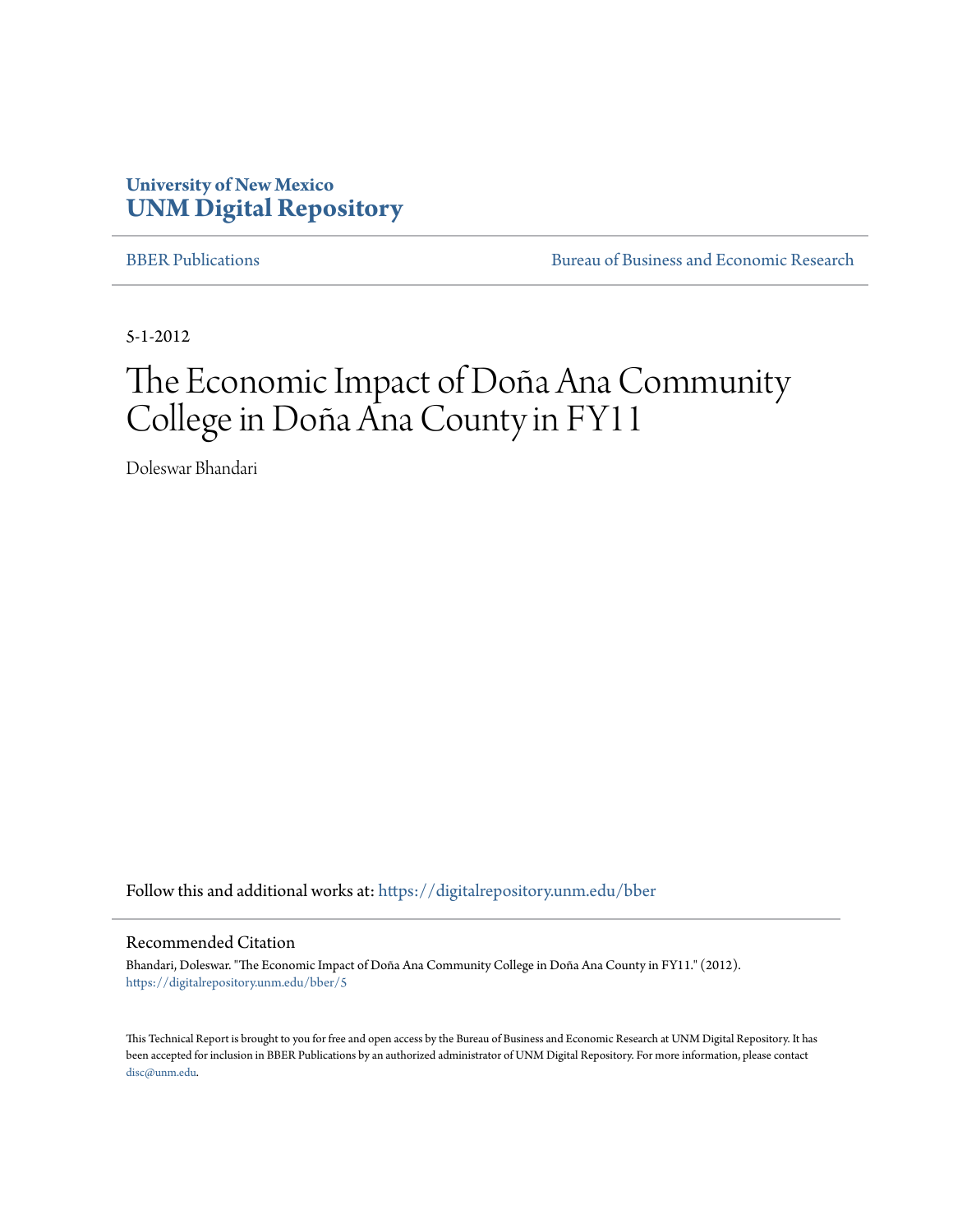## **The Economic Impact of Doña Ana Community College in Doña Ana County in FY11**



Prepared by:

University of New Mexico Bureau of Business and Economic Research MSC06 3510, 1 University of New Mexico Albuquerque, NM 87131 Tel: (505) 277-2216 Fax: (505) 277-7066



The University of New Mexico Bureau of Business and Economic Research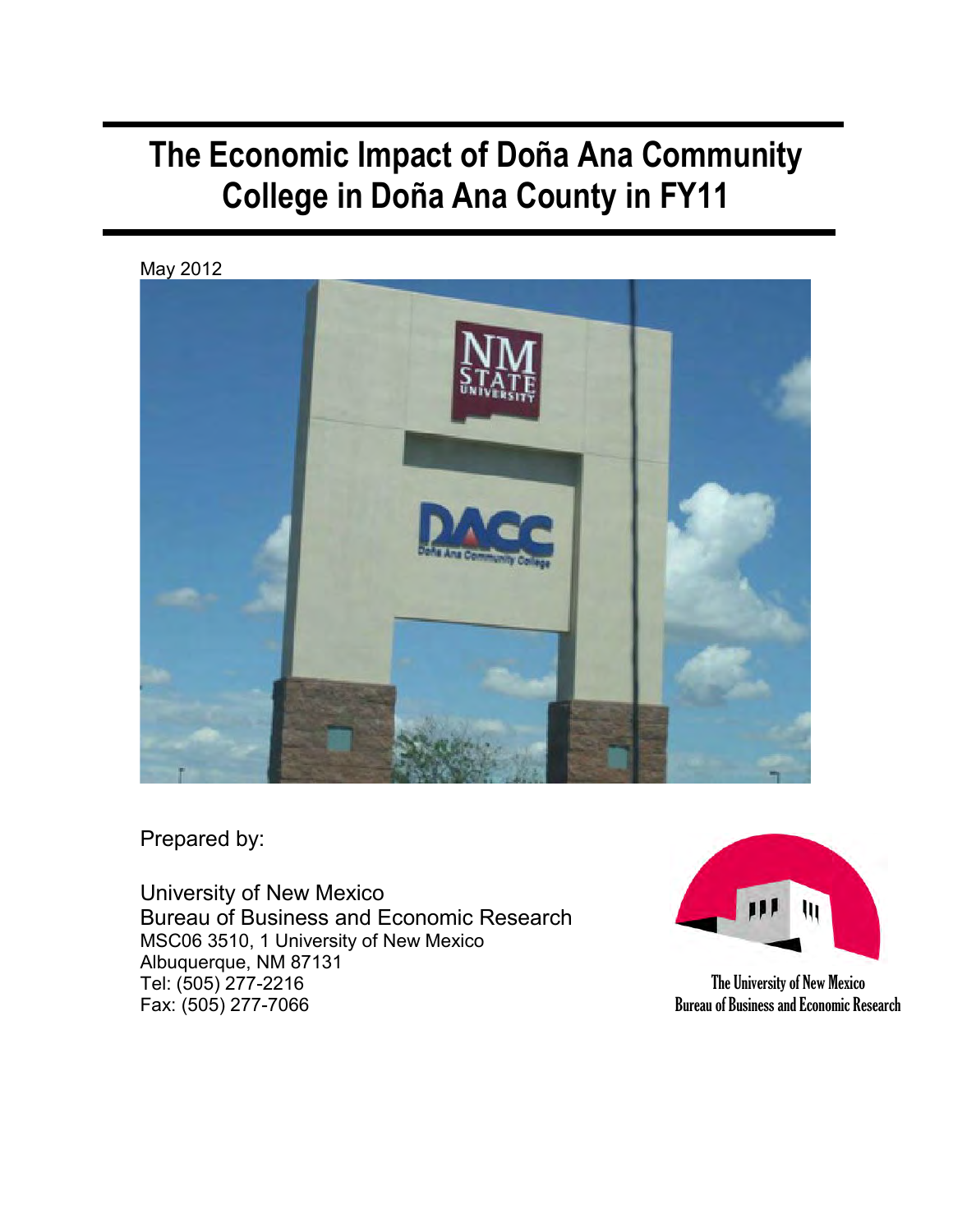## **The Economic Impact of Doña Ana Community College in Doña Ana County in FY11**

May 2012



Doleswar Bhandari, Ph.D.



The University of New Mexico Bureau of Business and Economic Research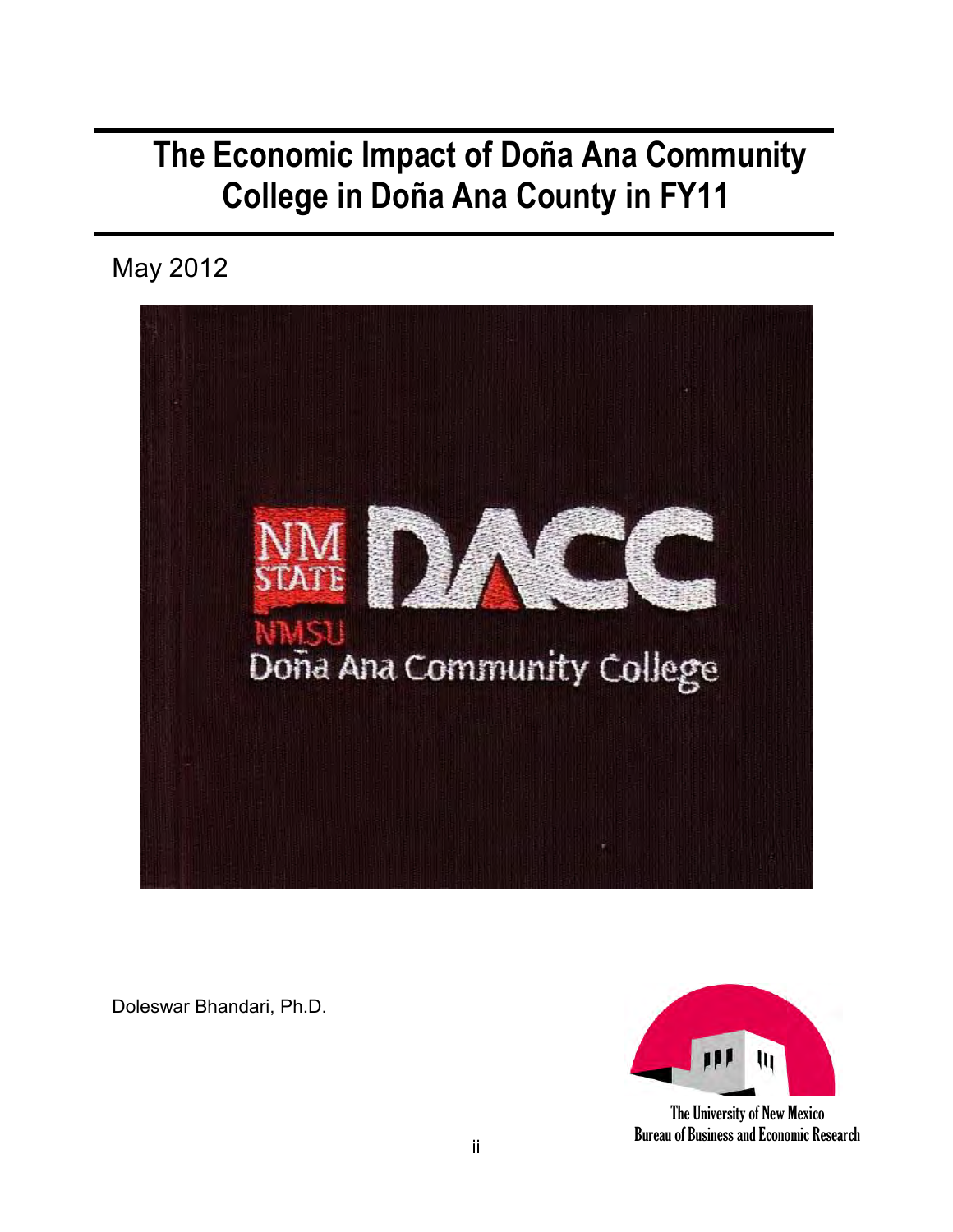#### **ACKNOWLEDGEMENTS**

The Bureau of Business and Economic Research wishes to express its appreciation to the Doña Ana Community College for funding this study. Particular thanks go to Dr. Margie Huerta, the President of DACC for her support and assistance in carrying out this project. My sincere thanks go to Dr. Andy Burke for his support and coordination in the data collection effort. Thanks are also due to Dr. Fred Lillibridge, Associate VP for Institutional Effectiveness and Planning for his support in collecting DACC graduate and noncredit student data. I would like to acknowledge the help of Nancy Ritter, DACC Business Manager for providing the line item expenditure information. I would also like to thank Irene Montoya, Administrative Assistant for her assistance in providing DACC information. I am also thankful to Kameron Peterson, DACC Data/Records Coordinator, for providing additional noncredit students data.

As always, I appreciate the assistance provided by BBER staff. I would like to thank Dr. Lee Reynis, BBER Director, for many suggestions that improved the overall analysis. Special thanks go to Gwen Aldrich and Daren Ruiz for their help in editing this draft.

-Doleswar Bhandari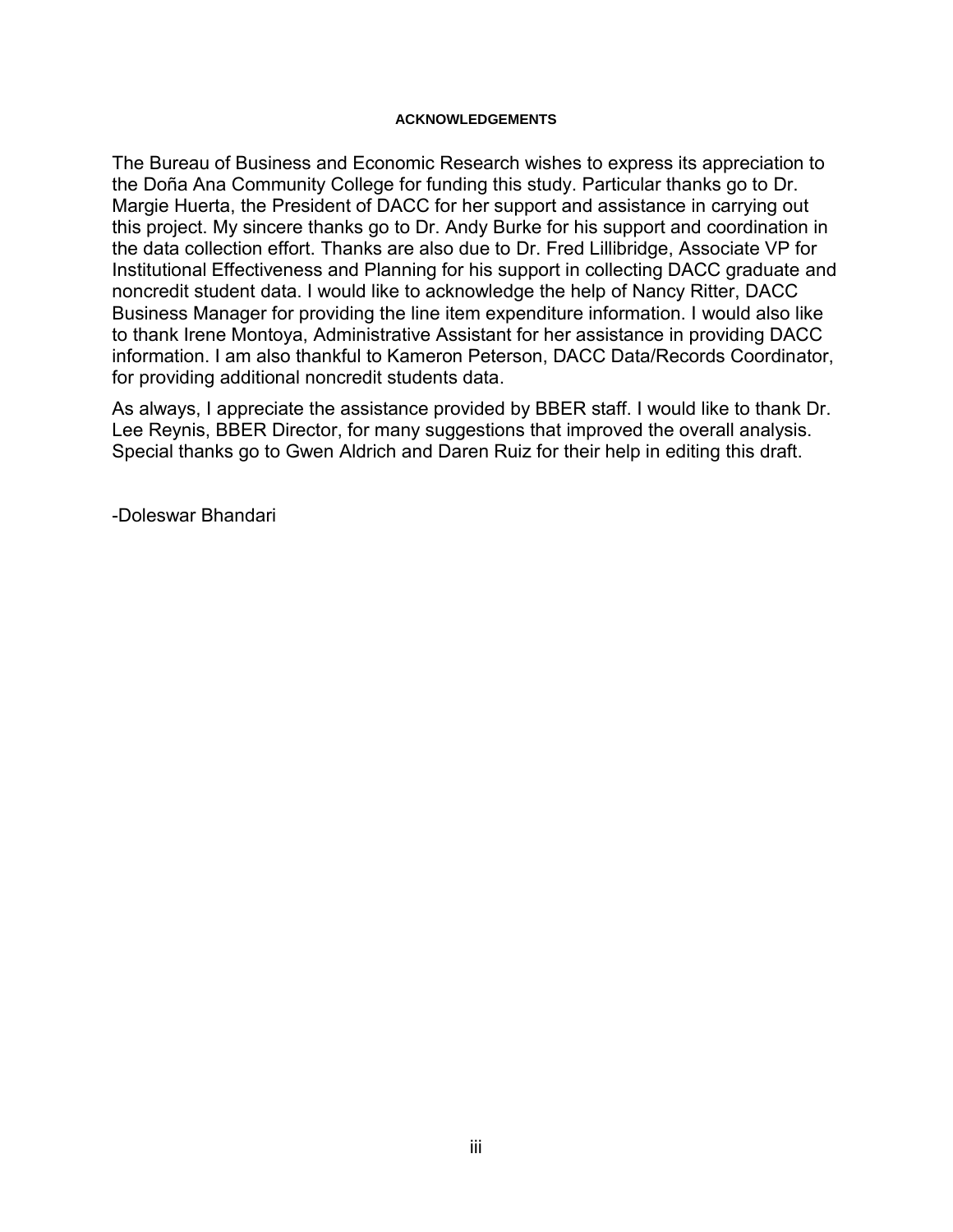## **TABLE OF CONTENTS**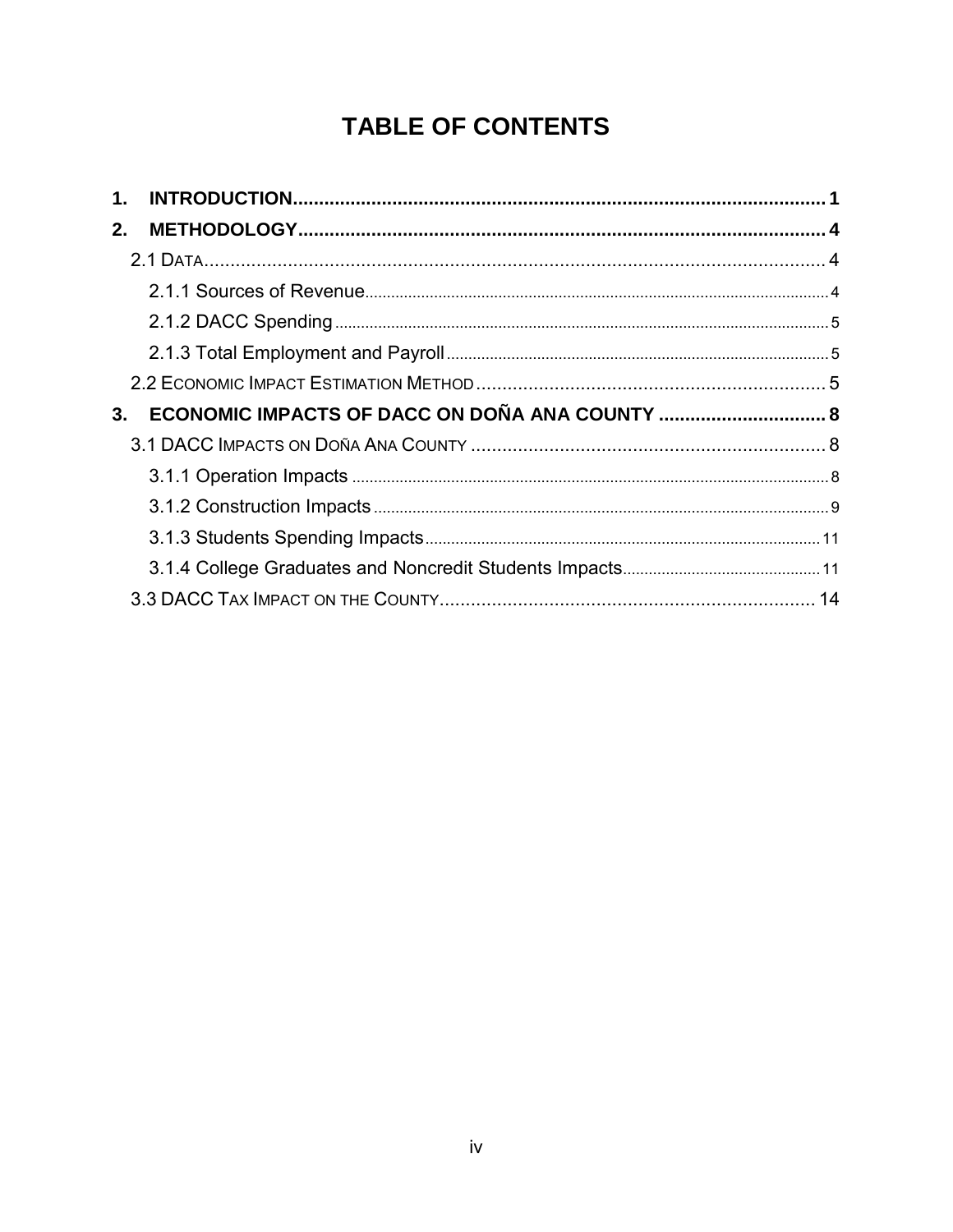### **TABLE OF TABLES AND FIGURES**

| Table 1.1 Number of DACC Graduates and Noncredit Students by Program Category . 2   |
|-------------------------------------------------------------------------------------|
|                                                                                     |
|                                                                                     |
| Table 3.1 Total Economic Impacts of DACC on Doña Ana County Economy  8              |
| Table 3.2. Economic Impacts of DACC Operation in Doña Ana County, FY11 9            |
|                                                                                     |
| Table 3.4 Economic Impacts of DACC Construction Activities in Doña Ana County in    |
| Table 3.5 Estimated Additional Earnings of DACC Graduates and Noncredit Students 14 |
|                                                                                     |
| Figure 3. 2 Median Earnings by Educational Attainments in Doña Ana County  14       |
|                                                                                     |
|                                                                                     |
|                                                                                     |
|                                                                                     |
|                                                                                     |
| Appendix Table B. 1 Median Annual Earnings of Doña Ana County Residents by Age      |
| Appendix Table B. 2 Estimates of Graduates and Noncredit Students who Settled in    |
| Appendix Table B. 3 Estimates of Surviving Graduates who Live in Doña Ana County 20 |
| Appendix Table B. 4 Unemployment Rate and Labor Force Participation Rate for Doña   |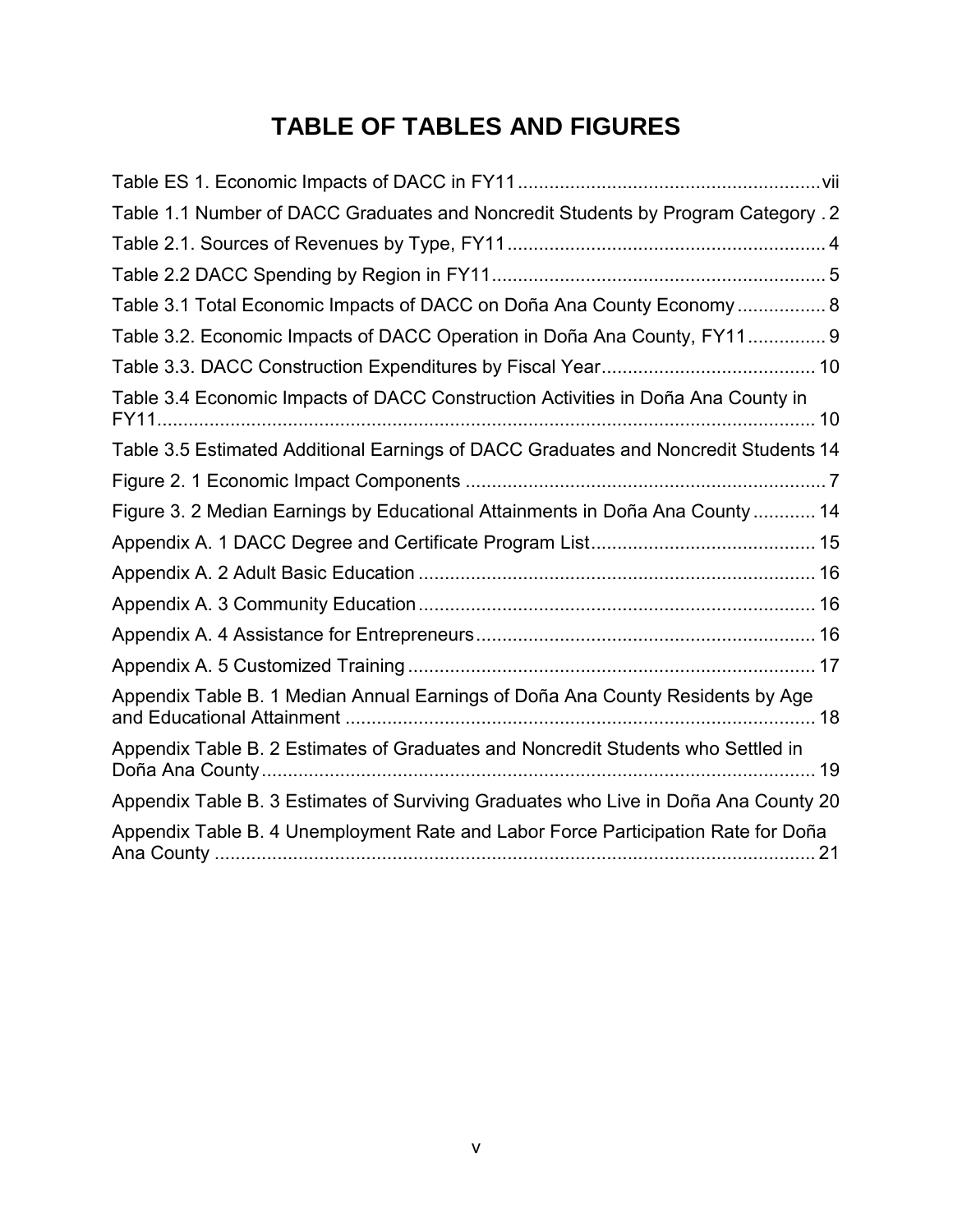## **EXECUTIVE SUMMARY**

Doña Ana Community College (DACC) commissioned University of New Mexico's Bureau of Business and Economic Research (BBER) to analyze the economic impact of its operation on the Doña Ana County economy for fiscal year (FY) 2011. BBER estimated conventional economic impacts<sup>1</sup> of DACC using IMPLAN, an economic impact analysis model. The economic impacts of DACC arise from several sources including college operation and capital spending, out-of-county student spending and the additional earnings of DACC graduates and noncredit students who earn higher wages and salaries because of their education and who remain in the county after completion of their degree, certificate and training.

In addition to its educational role, DACC is fueling the Doña Ana County economy by providing jobs and income to residents that are supported by out-of-county dollars. During FY11, DACC spent more than \$64 million on operation and construction activities including employee compensation (\$30.9 million, 48%), purchases of goods and services (\$7.2 million, 11%), aids and grants (\$22.7 million, 35%) and capital projects (\$3.6 million, 6%). Most (74%) of its revenue came from out-of-county sources. The total economic impact (sum of direct, indirect, and induced impacts) of the college's expenditures supports 1,189 jobs, \$26.6 million in income and \$76.4 million in economic output<sup>2</sup> [\(Table ES 1\)](#page-7-0). During FY11, the more than 2,000 out-of-county students enrolled in DACC contributed to the county economy an estimated \$30.1 million through tuition and fees, living expenses, and travel expenses. The \$30.1 million flowing through the county's economy generated 399 jobs, \$9 million income and \$35.8 million in economic output to the county. Additionally, DACC makes substantial contributions to the Doña Ana County economy through increased earnings of its graduates and noncredit students who work and live in the county, the increased knowledge and skills of the local workforce, and the help it provides in attracting businesses and industries which results in an increase in property values throughout the surrounding area. It is estimated that in FY11, DACC graduates and noncredit<sup>3</sup> students earned an additional \$67.6 million resulting in an additional 405 jobs with \$12.8 million labor income and \$40.4 million economic output in the county.

 $\overline{\phantom{a}}$  $1$  The conventional approach determines impacts on the basis of export effects  $-$ incremental economic activities derived from nonlocal sources resulting from the operation of the college. This approach ignores the import substitution effects (for example, students from the Doña Ana County attending DACC would have otherwise attended another college outside the area), this study may understate actual impact. The conventional approach also ignores the cost savings associated with reduced welfare and unemployment, improved health, and reduced crime.

 $2$  Since the money used for construction activities was derived from general obligation bond proceeds and could have been spent elsewhere, the economic impacts created by construction activities are not

included in the above estimates.<br><sup>3</sup> DACC graduates are those who received a degree or certificate, and noncredit students are those who received a GED or customized training.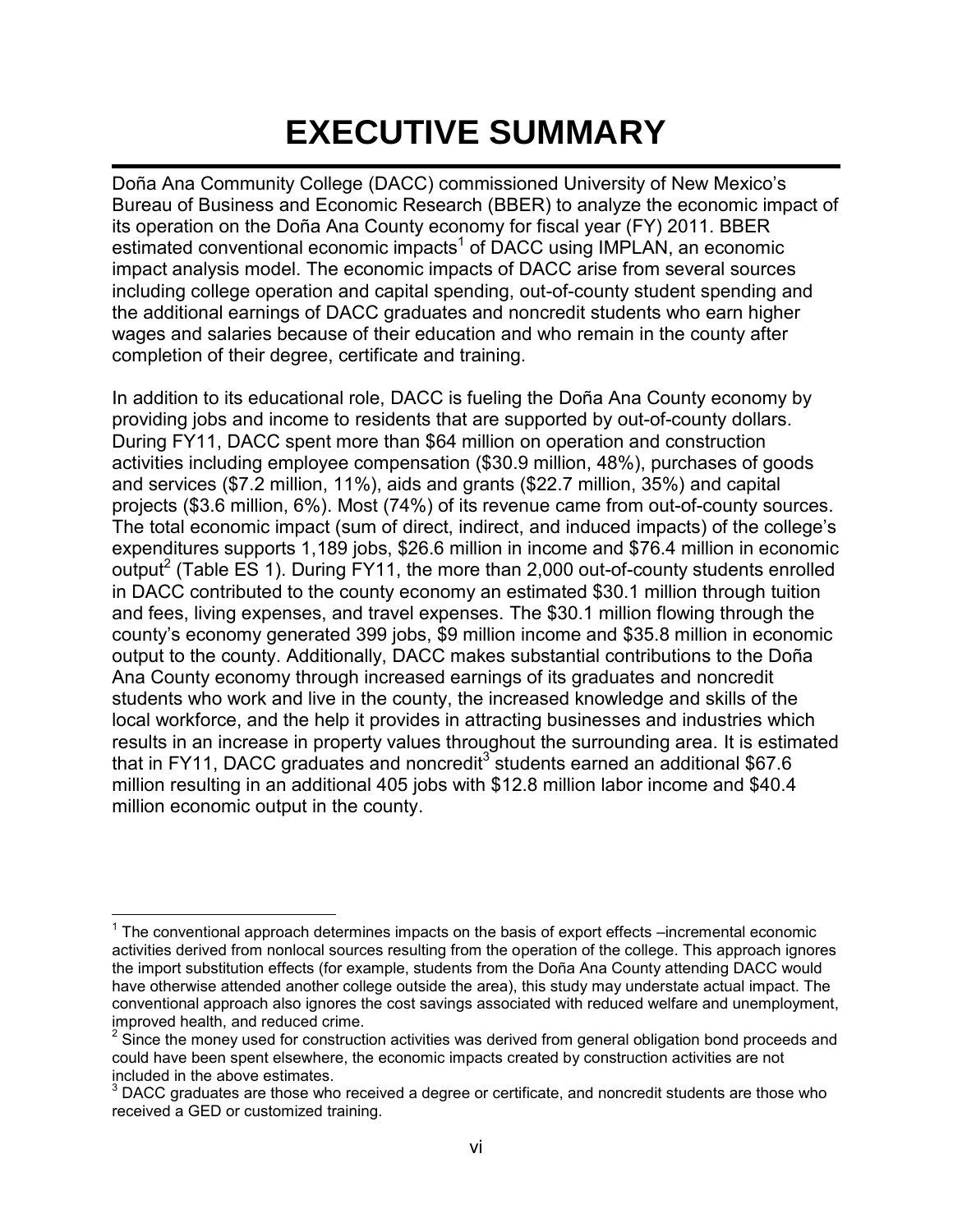As can be seen in Table ES1, when most economic interdependencies are accounted for, DACC accounted for nearly 2,000 jobs, \$48.4 million in income, and \$152.5 million in economic output in Doña Ana County in FY11.

| <b>DACC Operations Impacts</b>                                                      |                         |                           |                     |
|-------------------------------------------------------------------------------------|-------------------------|---------------------------|---------------------|
| <b>Impact Type</b>                                                                  | Employment <sup>1</sup> | Labor Income <sup>2</sup> | Output <sup>3</sup> |
| <b>Direct</b>                                                                       | 822                     | 16,397,693                | 44, 169, 361        |
| <b>Indirect</b>                                                                     | 220                     | 5,537,953                 | 17,523,181          |
| Induced                                                                             | 147                     | 4,649,333                 | 14,660,182          |
| <b>Total</b>                                                                        | 1,189                   | \$26,584,979              | \$76,352,724        |
| <b>Student Expenditure Impacts</b>                                                  | 399                     | 9,031,568                 | 35,784,739          |
| <b>Increased Earnings Impacts</b>                                                   | 405                     | 12,791,134                | 40,351,615          |
| Employment = Full-time and part-time jobs directly and indirectly supported by DACC |                         |                           |                     |

<span id="page-7-0"></span>

| Table ES 1. Economic Impacts of DACC in FY11 |  |
|----------------------------------------------|--|
|----------------------------------------------|--|

**DACC Operations Impacts**

 $2$ Labor income = Total employee compensation including benefits

 $3$ Output = The value of expenditure directly and indirectly supported by DACC

Source: BBER Analysis using IMPLAN Version 3

UNM Bureau of Business and Economic Research, 2012

BBER calculations show that DACC directly and indirectly generated an estimated total of \$1.55 million in gross receipt tax (GRT) revenues to various local governments in Doña Ana County during FY11. During the same period, \$1.2 million in property taxes are estimated to have been collected as a result of DACC's activities in the region.

It should be noted that this study also identified areas of potentially significant economic impacts that could not be captured in the numbers reported above. Since complete quantification of all beneficial impacts generated by the college is not possible as some economic, social, and cultural benefits (for example: reduced crime, improved health, increased civic participation and good citizenships) are not easily measured.

The IMPLAN Version 3.0 economic impact model was used to estimate the indirect and induced impacts of DACC operation and construction activities, students' expenditures, and earnings premiums of DACC graduates and noncredit students. Data were obtained from the various departments of DACC.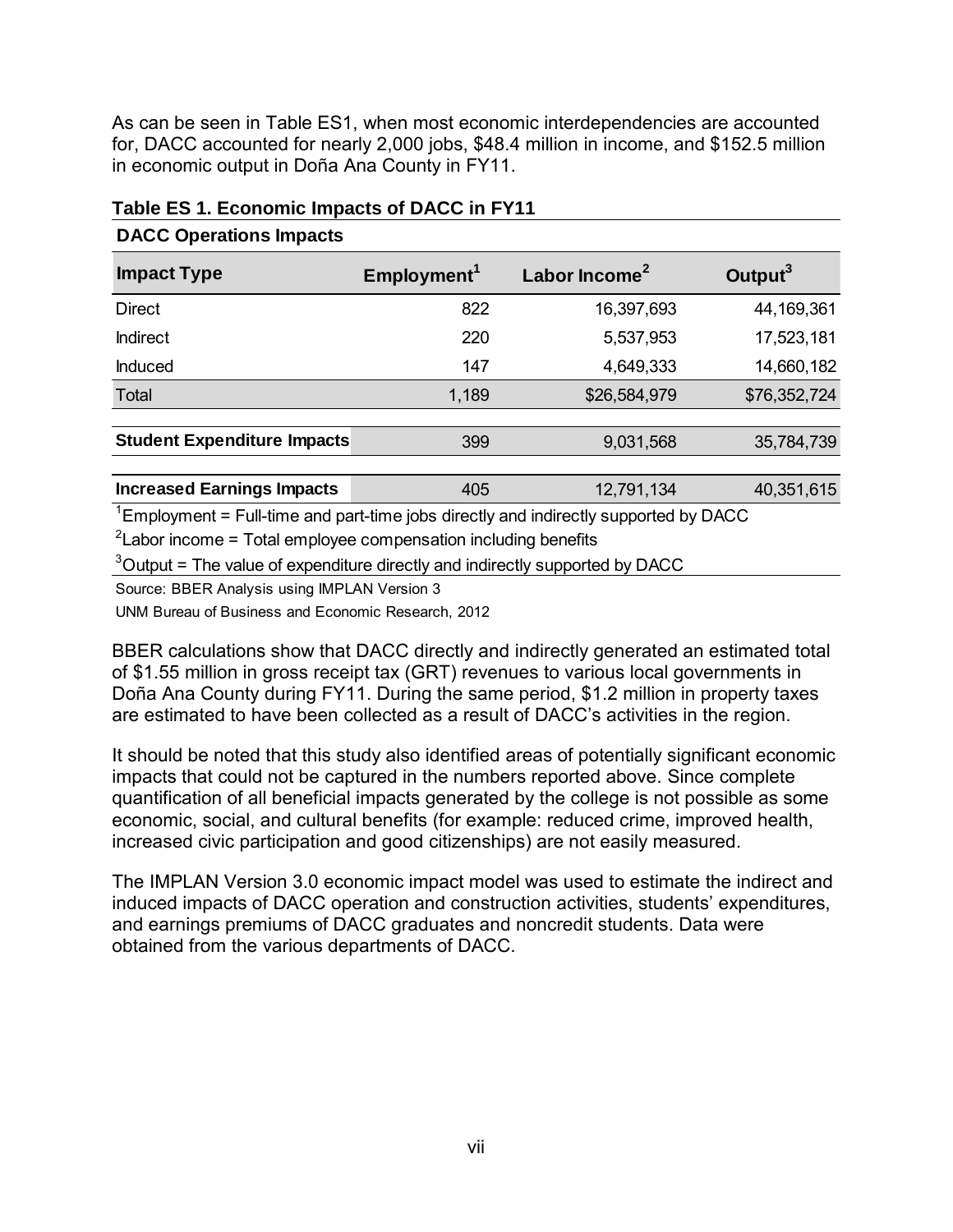## <span id="page-8-0"></span>**1. INTRODUCTION**

Doña Ana Community College (DACC) commissioned University of New Mexico's Bureau of Business and Economic Research (BBER) to analyze the economic impact of its operation and capital projects on the Doña Ana County economy for FY11.

DACC is a community college campus of New Mexico State University (NMSU). It is governed by the Board of Regents of the university through an operating agreement between the university and the three school districts in Doña Ana County. Operating expenses for the community college are paid from state-appropriated funds, a property tax within the three school districts in the county, federal career-technical education funds, special grants, and tuition paid by students.

The provisions of the Branch Community College Act of the State of New Mexico enabled NMSU and the local school districts to establish DACC at the request of the community. In 1965, Doña Ana County was designated by the New Mexico Department of Education (now the Public Education Department) as an appropriate site in Southern New Mexico for an area vocational-technical school.

In 1971, the Boards of Education in Doña Ana County requested that NMSU establish in Doña Ana County a branch community college offering postsecondary vocationaltechnical education. The NMSU Board of Regents approved the request in 1972, and the voters in Doña Ana County approved an operational mill levy in May 1973. The institution became an official entity on July 1, 1973 and began offering vocational training programs on September 4, 1973, as the Doña Ana County Occupational Education Branch of New Mexico State University.

The mission of the college is to be a responsive and accessible learning-centered college that provides educational opportunities to a diverse community of learners in support of workforce and economic development. To this end, DACC provides lower division credit courses necessary for the completion of selected certificates and associate degrees in academic, technical and career fields with courses applicable to baccalaureate degree completion programs at other colleges and universities. Developmental and adult basic education courses are offered at DACC to improve student success. DACC also provides noncredit, continuing education courses and opportunities for social, recreational, cultural, vocational and personal enrichment. Customized contract training for employee development is also available through the Workforce Development Center.

The college to date has produced more than 7,400 graduates in associate degree and more than 3,700 received certificates in various disciplines [\(Table 1.1\)](#page-9-0). DACC has served more than 140,000 people through its noncredit programs including GED, community education and customized training. Noncredit programs provide a second chance for the county residents and others to obtain a high school diploma or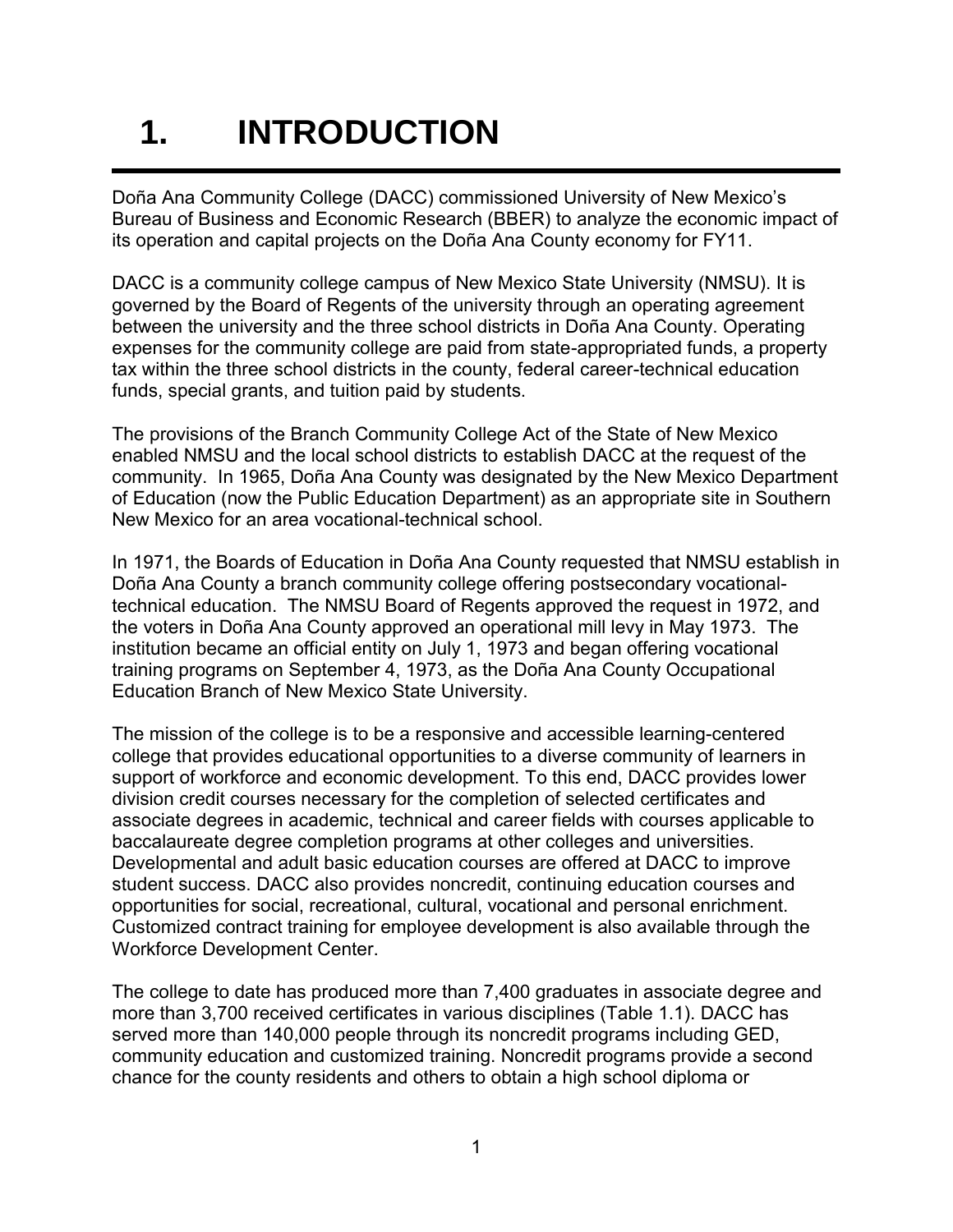equivalency and open the door to literacy and increased basic skills for undereducated individuals.

| illuiviuudis.                                                                           |         |         |         |         |                       |                       |  |
|-----------------------------------------------------------------------------------------|---------|---------|---------|---------|-----------------------|-----------------------|--|
| Table 1.1 Number of DACC Graduates and Noncredit Students by Program<br><b>Category</b> |         |         |         |         |                       |                       |  |
| Program                                                                                 | 2010/11 | 2009/10 | 2008/09 | 2007/08 | 2006/07 to<br>1995/96 | Grand<br><b>Total</b> |  |
| Certificate                                                                             | 456     | 221     | 149     | 134     | 2,809                 | 3,769                 |  |
| <b>Degrees</b>                                                                          | 781     | 669     | 595     | 490     | 4,863                 | 7,398                 |  |
| Non-Credit                                                                              |         |         |         |         |                       |                       |  |
| Adult Basic Education (GED, ESL, etc.)                                                  | 4.260   | 5.387   | 5.427   | 4.775   | 61,445                | 81,294                |  |
| <b>GED</b>                                                                              | 279     | 391     | 250     | 217     | 4,544                 | 5,681                 |  |
| Community Education                                                                     | 1.065   | 1.455   | 1.580   | 986     | 30.183                | 35,269                |  |
| Customized Training                                                                     | 1,396   | 1,577   | 1,222   | 1,282   | 19,116                | 24,593                |  |

<span id="page-9-0"></span>**Table 1.1 Number of DACC Graduates and Noncredit Students by Program Category** 

\* Grand total includes DACC graduates from 1974/75 through 2010/11

Source: Office of Vice President for Business and Finance, DACC

UNM Bureau of Business and Economic Research

BBER measured DACC's impact on Doña Ana County economy by estimating the total economic activity generated across the county through DACC's various activities and operations. DACC pays wages and salaries to its employees and offers various benefits, including health insurance. The college also purchases various goods and services from local businesses within the county. Payroll expenses and purchases from local or other in-county businesses constitute what are termed the "direct economic impacts." Through such expenditures, additional economic activity is stimulated within the county. DACC's spending on goods and services, provided by local vendors, stimulates further rounds of expansion as suppliers gear up to meet the additional demand. Thus DACC purchases give rise to what are termed "indirect" impacts. As more people within the County are employed and have more disposable income as a result of DACC's construction activities and operations, their purchases similarly ripple through the economy creating "induced" impacts. Induced impacts also include DACC out-of-county students' spending on various expenditure categories including rent, food, transportation, etc. BBER included DACC graduate earnings impacts as part of induced impacts. The total economic impacts are the sum of the direct, indirect, and induced impacts. By using IMPLAN, a regional economic model widely used for estimating the economic multiplier effects, BBER was able to estimate DACC's direct, indirect, and induced economic impacts using data provided by the college regarding its FY11 operations and construction activities, student expenditures, and DACC graduates and noncredit students.

Much like other educational institutions, DACC generates additional impacts that are not easily quantified. The college contributes to the city, county, and state economies through the supply of skilled labor, including technicians, artists, designers, nurses, therapists, etc. The college also improves the quality of life of county dwellers and New Mexicans through the volunteer work of its faculty, staff, and students, as well as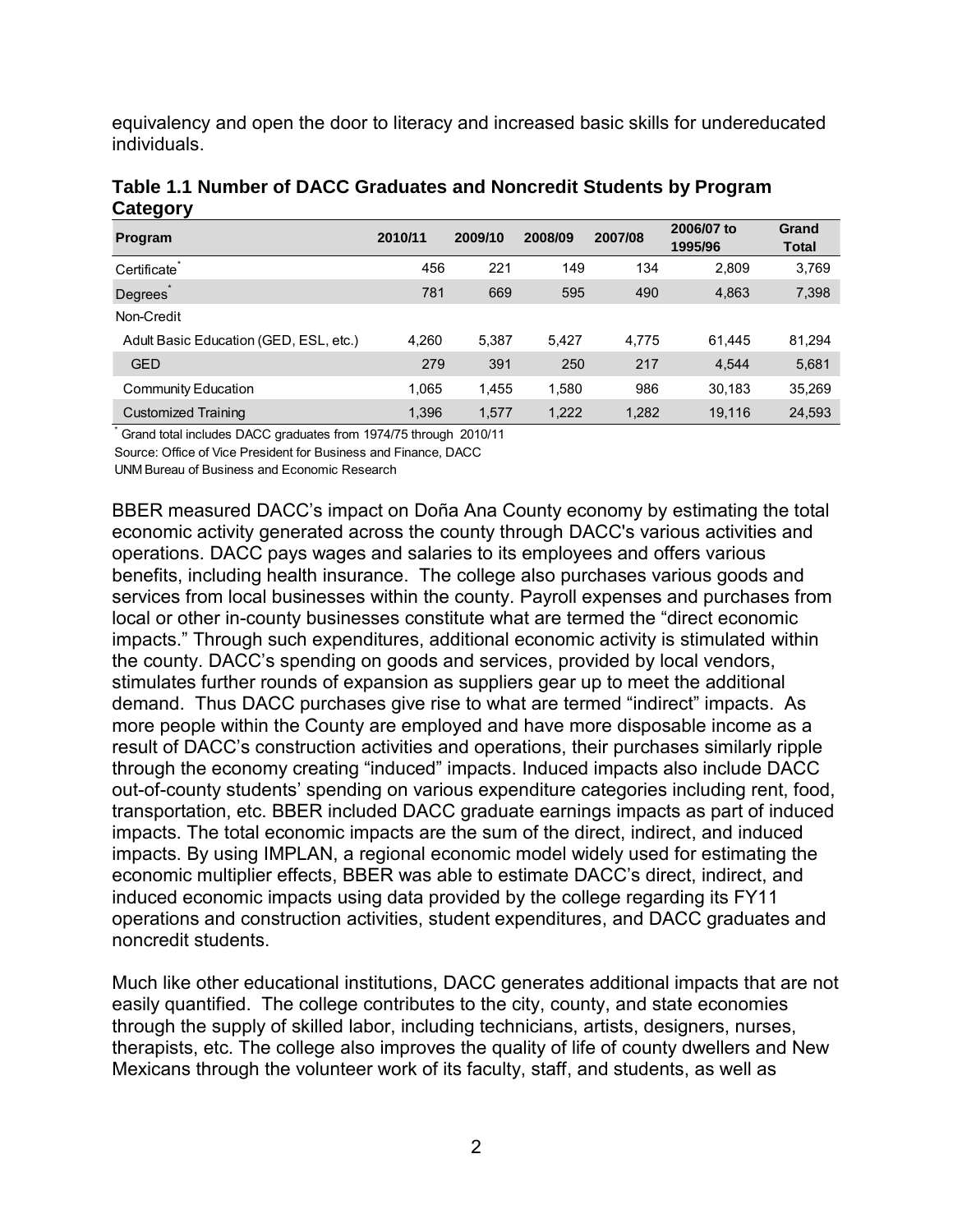through a wide variety of cultural events, workshops and seminars sponsored by DACC departments and through the access provided to important library collections.

The following sections of the report provide more detail regarding the methodology used to estimate the economic impacts of DACC on Doña Ana County, data sources, and findings.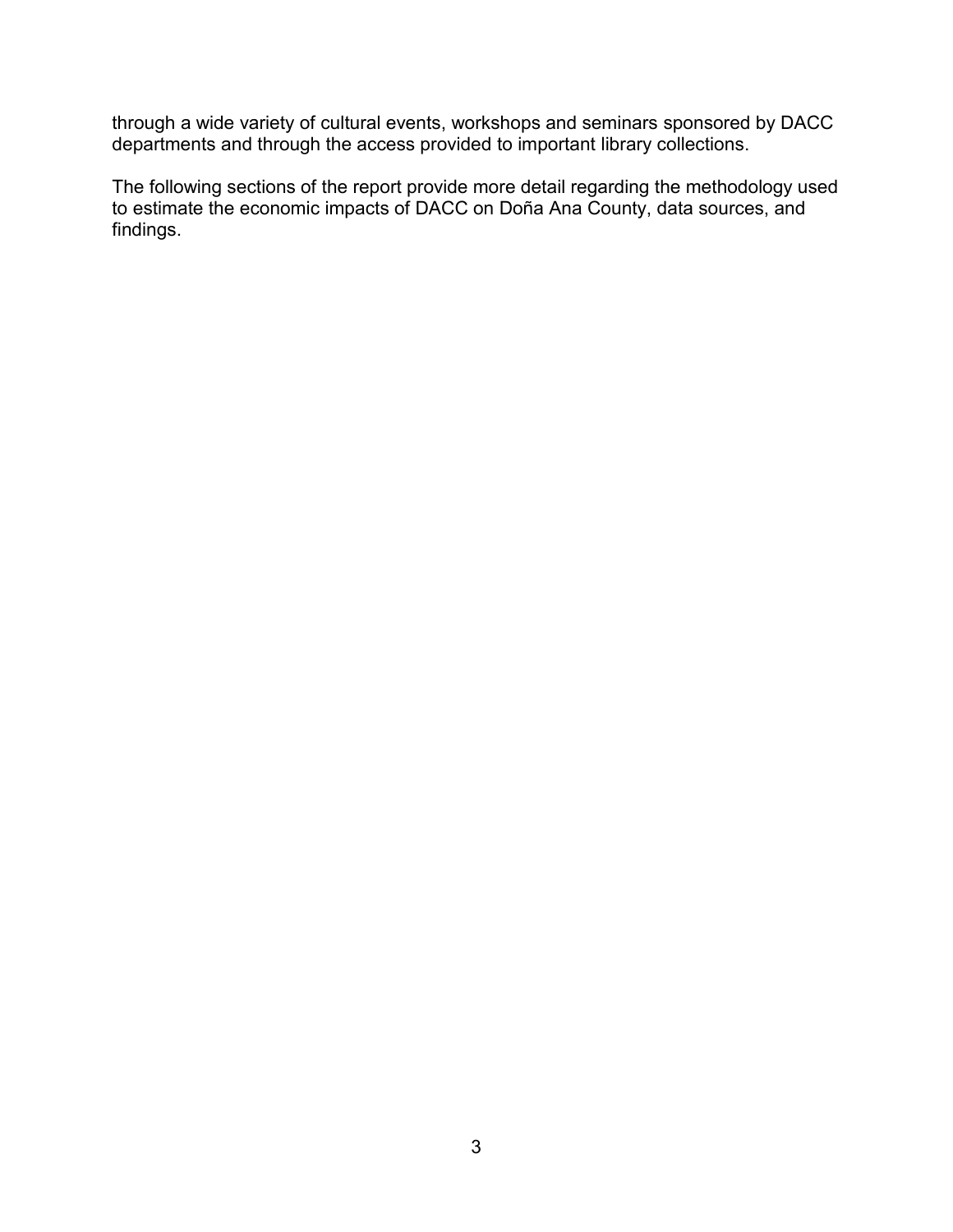# <span id="page-11-0"></span>**2. METHODOLOGY**

This study builds on previous studies conducted by BBER and is based on a generally accepted method of measuring the economic impact of educational institutions. The method, which can be described as an "export-base" method, recognizes that only those expenditures supported by out-of-region revenues can be considered to have a tangible impact on the region's economy because revenues generated from within a region would presumably flow to some other activity if DACC did not exist, and thus do not yield a net economic impact. As a result, DACC's contribution to the Doña Ana County economy is derived from its ability to attract revenues from outside of Doña Ana County.

#### <span id="page-11-1"></span>*2.1 Data*

The operation and construction data used for this analysis was obtained from the Vice President for Business and Finance of DACC based on a BBER-designed data collection checklist. BBER then processed the data, reviewed them for reasonableness, and brought them into a usable format to incorporate into the IMPLAN model. Additionally, the time series data regarding DACC graduates from various degree, nondegree, certificate and GED programs was obtained from the Director of Marketing and Publications.

#### <span id="page-11-2"></span>**2.1.1 Sources of Revenue**

DACC FY11 revenues totaled \$72.1 million, of which approximately 74% came from out-of-county sources [\(Table 2.1\)](#page-11-3). State government general fund appropriation accounted for the largest share (32%) of DACC revenues, followed by Federal Pell Grant (28%), general obligation (GO) bond proceeds (15%), and student tuition (14%).

| Table 2.1. Sources of Revenues by Type, FY11                    |                       |                           |                      |  |  |  |
|-----------------------------------------------------------------|-----------------------|---------------------------|----------------------|--|--|--|
| Revenue Source                                                  | In-County<br>Revenues | Out-of-County<br>Revenues | <b>Total Revenue</b> |  |  |  |
| Tuition/Fees                                                    | \$6,636,817           | \$3,284,982               | \$9,921,799          |  |  |  |
| State government general fund appropriation                     |                       | \$23,042,067              | \$23,042,067         |  |  |  |
| Dona Ana County Ad Valorem property tax                         | \$3,721,338           |                           | \$3,721,338          |  |  |  |
| <b>Federal Pell Grant</b>                                       |                       | \$20,405,655              | \$20,405,655         |  |  |  |
| Other Federal grants                                            |                       | \$2,705,099               | \$2,705,099          |  |  |  |
| Sales and sales margin of goods & services                      | \$550,097             | \$272,171                 | \$822,268            |  |  |  |
| Non-governmental grants and contracts                           | \$210,034             |                           | \$210,034            |  |  |  |
| Other revenues including gifts                                  | \$83,501              |                           | \$83,501             |  |  |  |
| General obligation bond proceeds                                | \$7,446,216           | \$3,723,082               | \$11,169,298         |  |  |  |
| Total                                                           | \$18,648,003          | \$53,433,056              | \$72,081,059         |  |  |  |
| Source: Office of Vice President for Business and Finance, DACC |                       |                           |                      |  |  |  |

#### <span id="page-11-3"></span>**Table 2.1. Sources of Revenues by Type, FY11**

UNM Bureau of Business and Economic Research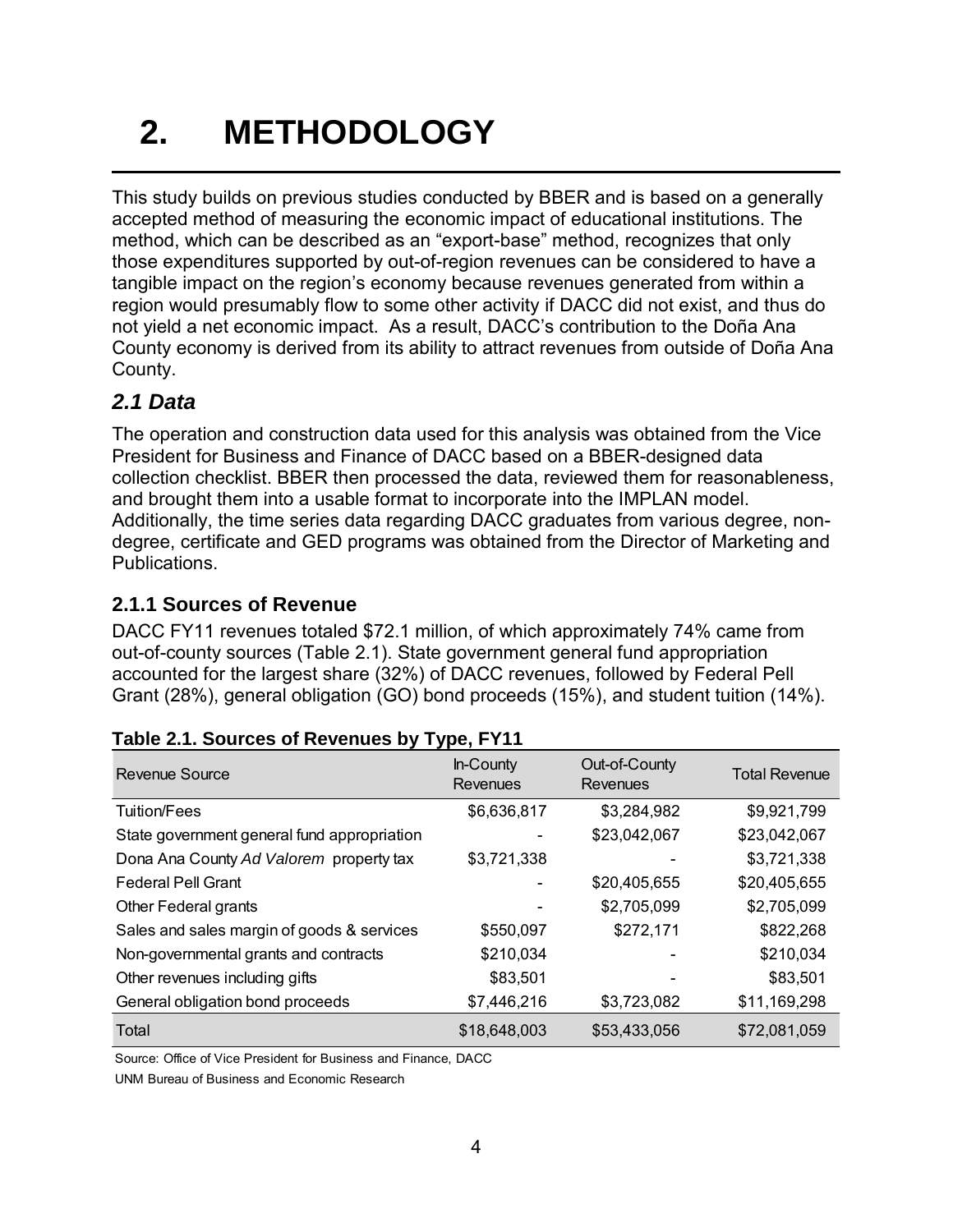Since approximately \$18.6 million of the DACC's revenue came from within Doña Ana County, DACC made a net contribution of approximately \$53.4 million to the county economy. In other words, the DACC generated approximately \$2.90 out-of-county revenue for every \$1.00 in revenue received from within-county sources.

#### <span id="page-12-0"></span>**2.1.2 DACC Spending**

In FY11, DACC spent just over \$64.4 million on payroll (including benefits), goods and services, and capital projects. This total reflects the expenditures made both in Doña Ana County and elsewhere. Approximately, \$60.8 million (94%) was spent in Doña Ana County, as shown in [Table 2.2.](#page-12-3) DACC spent more than \$30.8 million on employee compensation, \$7.2 million on purchasing of goods and services, \$22.7 million on grants and aids including Federal Pell Grant, and \$3.6 million on construction activities including new construction and renovation $4$ .

|                                     | <b>PODIC E.E DAVY OPCHAING BY INCHION IN FILL</b> |                              |                          |  |  |  |
|-------------------------------------|---------------------------------------------------|------------------------------|--------------------------|--|--|--|
| <b>Items</b>                        | In-County<br>Expenditure                          | Out-of-County<br>Expenditure | <b>Total Expenditure</b> |  |  |  |
| <b>Employee Compensation</b>        | \$30,877,237                                      |                              | \$30,877,237             |  |  |  |
| Goods and Services                  | \$3,558,219                                       | \$3,678,192                  | \$7,236,411              |  |  |  |
| Grants and Aids                     | \$22,709,907                                      |                              | \$22,709,907             |  |  |  |
| Construction                        | \$3,624,057                                       |                              | \$3,624,057              |  |  |  |
| Total                               | \$60,769,420                                      | \$3,678,192                  | \$64,447,612             |  |  |  |
| Percentage of Expenditure by Region | 94%                                               | 6%                           | 100%                     |  |  |  |

#### <span id="page-12-3"></span>**Table 2.2 DACC Spending by Region in FY11**

Source: Office of Vice President for Business and Finance, DACC

<span id="page-12-1"></span>UNM Bureau of Business and Economic Research

#### **2.1.3 Total Employment and Payroll**

In FY11, DACC directly employed 1,278 people as faculty (714), staff (274), student workers (230), contract workers (23), and construction<sup>5</sup> workers (37). According to information provided by the Vice President for Business and Finance of DACC, roughly 95% of DACC employees lived in Doña Ana County and received approximately \$24.7 million in employee compensation from DACC.

#### <span id="page-12-2"></span>*2.2 Economic Impact Estimation Method*

Because money spent by the college is spent again by the college's employees and local businesses, the impact of DACC on the county economy is greater than the total DACC's direct spending on payroll, goods and services and construction. The following steps were taken to estimate the direct economic impact of DACC on the Doña Ana

 $\overline{a}$ <sup>4</sup> Construction and renovation activities were funded by GO bond proceeds. BBER treated this piece separately in economic impact analysis.<br><sup>5</sup> This is an estimate of the number ampl

This is an estimate of the number employed by the construction contractors.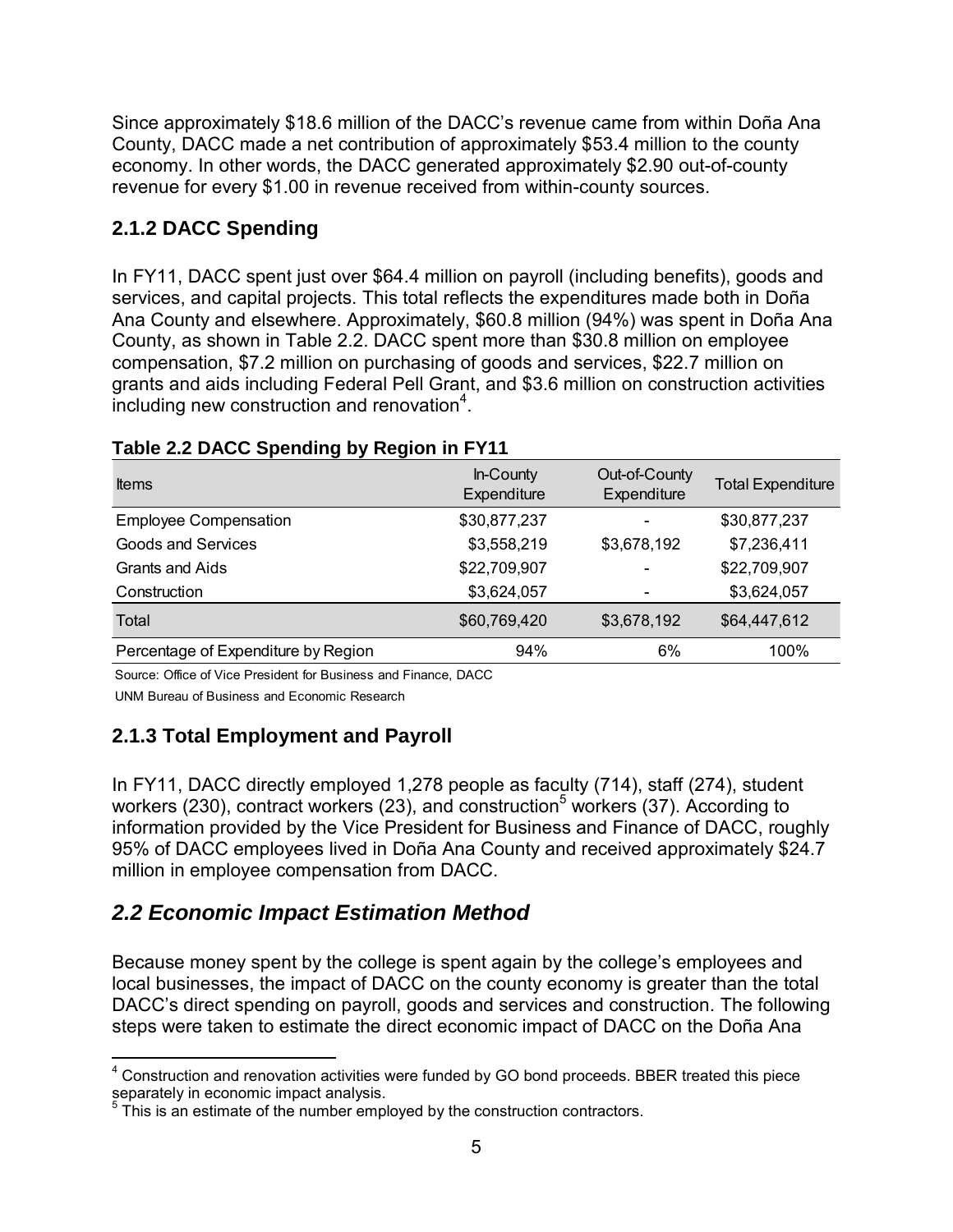County. First, DACC revenue amount from out-of-county sources was estimated. Then the direct impact of in-county expenditures was estimated using the following equation:

#### *Direct Impact = (% Out-of-County Revenues) X (% In-County Expenditures) X (Total Expenditures)*

DACC provided BBER with the type of revenues from out-of-county sources. The above equation indicates that direct impacts are created by the externally funded and locally spent dollars.

IMPLAN uses a variety of data sources to estimate the total economic impacts of economic activity, where the total economic impact is comprised of the sum of direct, indirect, and induced impacts (Figure 1). **Direct impacts** occur as a result of DACC spending on salaries and wages, goods and services and construction. **Indirect impacts** occur as a result of expenditures by businesses and organizations that support DACC activities. These expenditures create demand for the goods and services of other companies, who must then purchase goods and services and hire employees to produce their products. The sum of these iterative purchases and employee hiring are termed indirect impacts. The third way in which additional economic activity occurs is through **induced impacts**, which are the result of DACC employees and indirect industry employees spending their wages and salaries on local goods and services. The spending by these employees creates further demand for goods and services for which firms must again purchase supplies and hire employees to produce. These iterations constitute induced impacts.

Dividing the total economic impact by the original direct activity (i.e. DACC spending, employment) yields an estimate of the **multipliers**, which provide a measure of economic activity generated per dollar or per employee. The economic impacts presented below are discussed in these terms.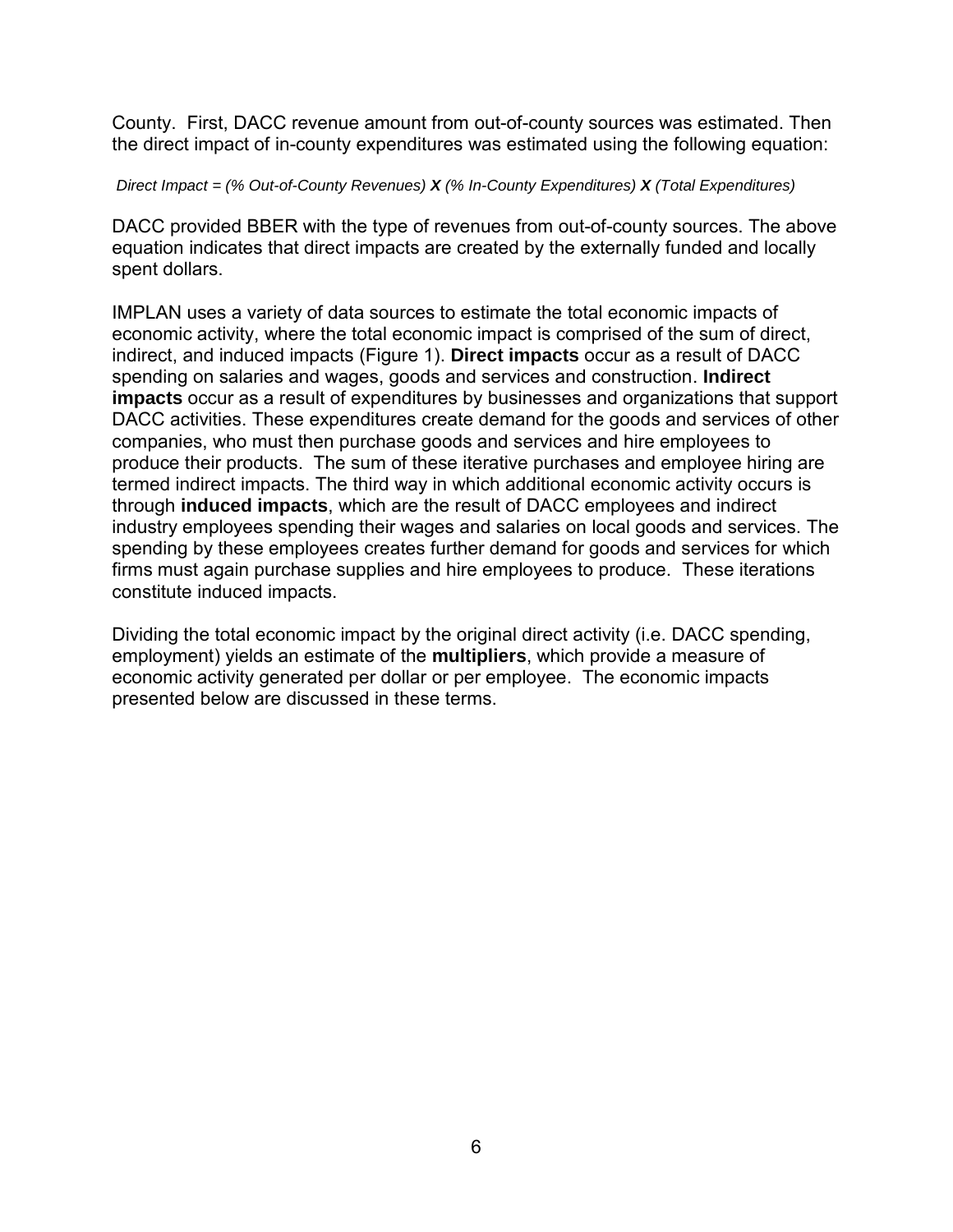

**Figure 2.1 . Economic Impact Components**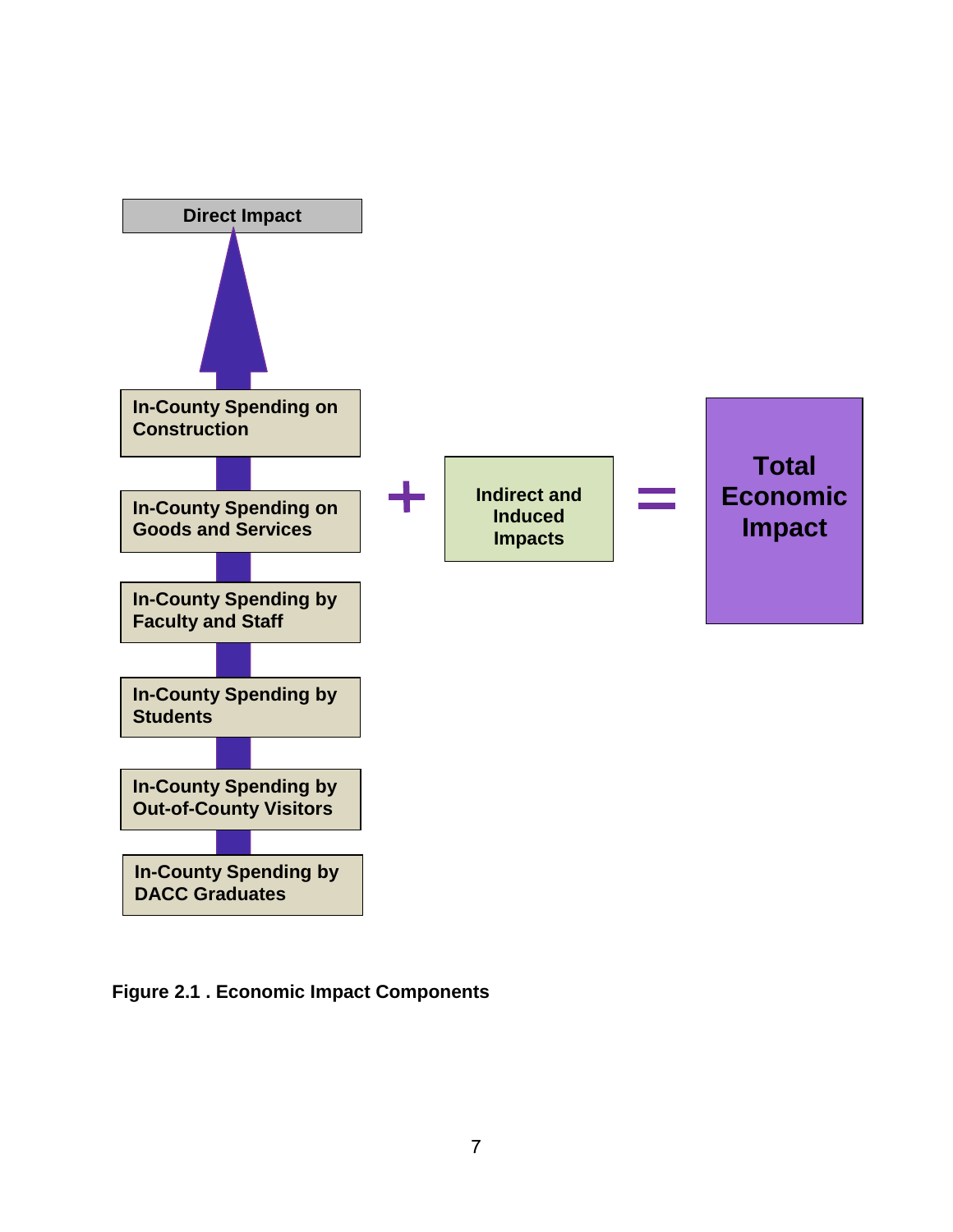## <span id="page-15-0"></span>**3. ECONOMIC IMPACTS OF D.A.C.C. ON DOÑA ANA COUNTY**

DACC's economic impact is the result of the direct economic activities generated by the college. These activities include jobs generated, purchases made, wages paid by the college as well as spending generated by DACC graduates (those who remain in the county after graduation), DACC students, and visitors. Also included is construction spending for new construction and renovation projects. [Table 2.2](#page-12-3) presents the spending summary for FY11. In addition to this, in FY11 DACC students spent \$30.1 million on rent, food, transportation, clothing, healthcare, books, supplies, etc. Economic impacts of DACC students spending are analyzed separately in this report.

#### <span id="page-15-1"></span>*3.1 DACC Impacts on Doña Ana County*

Since DACC works as an export industry with a high capture rate, more than \$53 million (74% of total revenue) of DACC revenue came from out-of-county sources and nearly 94% of the spending occurred within Doña Ana County. Therefore, most impacts are created at the local level. [Table 3.1](#page-15-3) presents the economic impacts of DACC on Doña Ana County economy that stem from expenditures within Doña Ana County on operations, out-of-county students spending, and additional earnings of DACC graduates and noncredit students.

Subsections 3.1.1, 3.1.2, 3.1.3 and 3.1.4 present the breakdown of economic impacts on the Doña Ana County economy by DACC operations, construction activities, incounty expenditure of out-of-county students, and additional earnings of DACC graduates and noncredit students, respectively.

<span id="page-15-3"></span>

| Table 3.1 Total Economic Impacts of DACC on Doña Ana County Economy                                           |  |  |  |  |  |  |
|---------------------------------------------------------------------------------------------------------------|--|--|--|--|--|--|
| Output <sup>3</sup><br>Labor Income <sup>2</sup><br><b>Impact Type</b><br>Employment <sup>1</sup>             |  |  |  |  |  |  |
| <b>DACC Operations Impacts</b><br>\$76,352,724<br>\$26,584,979<br>1,189                                       |  |  |  |  |  |  |
| <b>Student Expenditure Impacts</b><br>\$9,031,568<br>\$35,784,739<br>399                                      |  |  |  |  |  |  |
| <b>Increased Earnings Impacts</b><br>\$12,791,134<br>\$40,351,615<br>405                                      |  |  |  |  |  |  |
| $\mathrm{1}^{\mathrm{1}}$ Employment = Full-time and part-time jobs directly and indirectly supported by DACC |  |  |  |  |  |  |

 $2$ Labor income = Total employee compensation including benefits

 $3$ Output = The value of expenditure directly and indirectly supported by DACC

Source: BBER Analysis using IMPLAN Version 3

UNM Bureau of Business and Economic Research, 2012

#### <span id="page-15-2"></span>**3.1.1 Operation Impacts**

[Table 3.2](#page-16-1) presents the direct, indirect, induced and total economic impacts of DACC operation expenditures on Doña Ana County. Total impacts of college operations are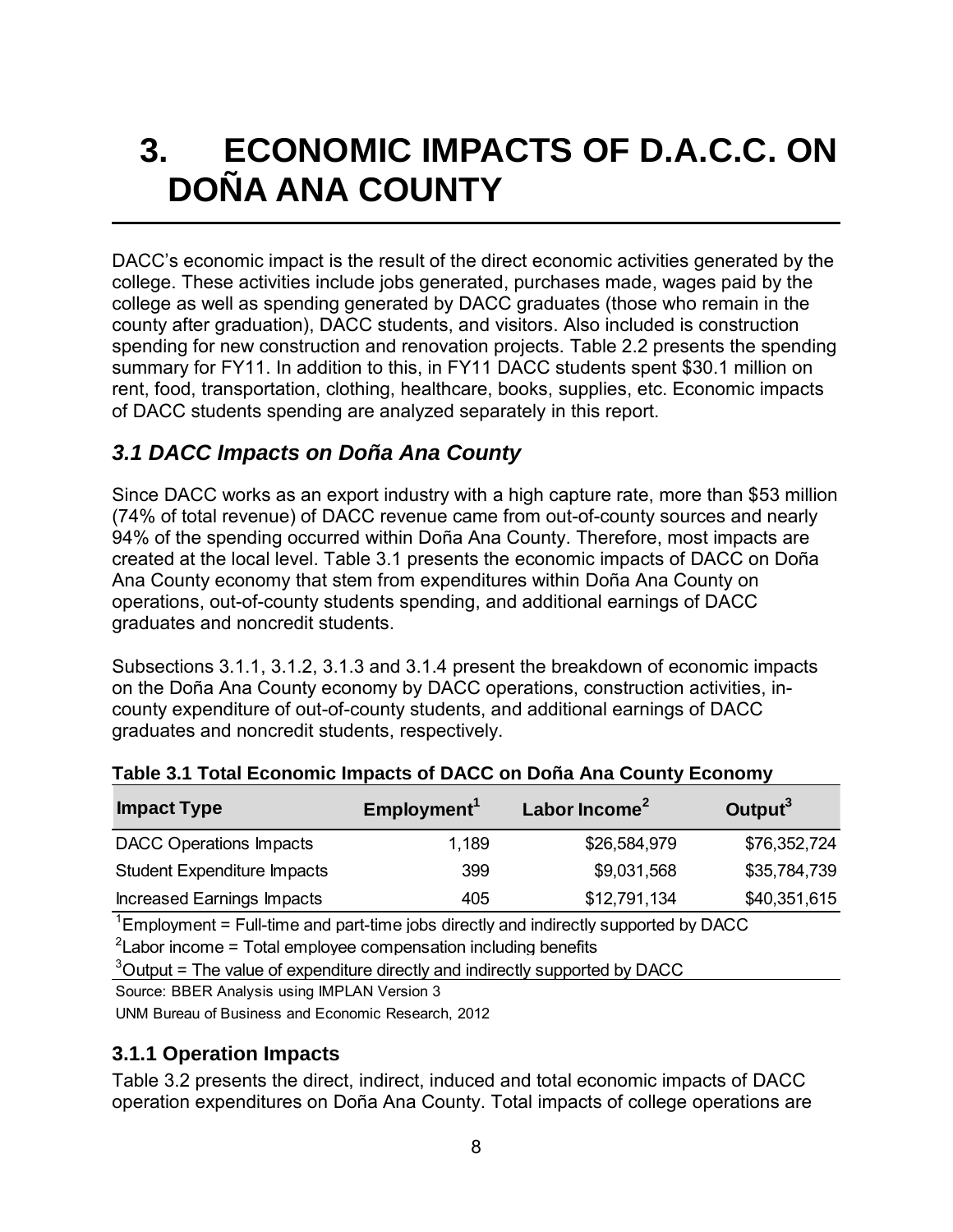estimated to have been \$76.4 million in economic output, with 1,189 jobs and \$26.6 million in income paid to the county residents. Note that these are net impacts; BBER netted out the revenue generated from local sources and spending made outside the county. The revenues generated from in-county sources would presumably flow to some other activity if DACC did not exist and thus do not yield an economic impact.

| <b>Impact Type</b> | Employment <sup>1</sup> | Labor Income <sup>2</sup> | Output <sup>3</sup> |
|--------------------|-------------------------|---------------------------|---------------------|
| <b>Direct</b>      | 822                     | \$16,397,693              | \$44,169,361        |
| <b>Indirect</b>    | 220                     | \$5,537,953               | \$17,523,181        |
| Induced            | 147                     | \$4,649,333               | \$14,660,182        |
| Total              | 1,189                   | \$26,584,979              | \$76,352,724        |
| <b>Multiplier</b>  | 1.4                     | 1.6                       | 1.7                 |

<span id="page-16-1"></span>**Table 3.2. Economic Impacts of DACC Operation in Doña Ana County, FY11**

 $1$ Employment = Full-time and part-time jobs directly and indirectly supported by DACC

 $2$ Labor income = Total employee compensation including benefits

 $3$ Output = The value of expenditure directly and indirectly supported by DACC

Source: BBER Analysis using IMPLAN Version 3

UNM Bureau of Business and Economic Research, 2012

The \$44.2 million in direct output supported by out-of-county funds led to an additional \$32.2 million in indirect and induced economic activity. In other words, by attracting the funds necessary to support \$44.2 million in expenditures, DACC generated a total of \$76.4 million in economic activity for the county in FY11. The accompanying multiplier of 1.7 indicates that a total of \$1.7 was generated in the Doña Ana County economy for every \$1.00 spent in the county that was supported by out-of-county revenues.

The out-of-county revenue directly supported 822 jobs and generated an additional 367 jobs due to indirect and induced economic activity, for a total of 1,189 jobs. The overall employment multiplier is 1.4, which indicates a total of 1.4 jobs were generated in the Doña Ana County economy for every job DACC generated in the county that was supported by out-of-county revenues.

The \$16.4 million in income supported by out-of-county revenues resulted in more than \$10.2 million in additional income through indirect and induced activity for a total of \$26.6 million in labor income. The income multiplier of 1.6 indicates a total of \$1.6 was generated in the county economy for every dollar DACC spent on employee compensation in Doña Ana County that was supported by out-of-county revenues.

#### <span id="page-16-0"></span>**3.1.2 Construction Impacts**

[Table 3.3](#page-17-0) presents DACC's construction expenditures over time. Although there is no clear trend in construction expenditures over time, it is expected that such expenditures would increase significantly in FY12 to \$18 million. On average, DACC spends annually about \$9.2 million on construction activities.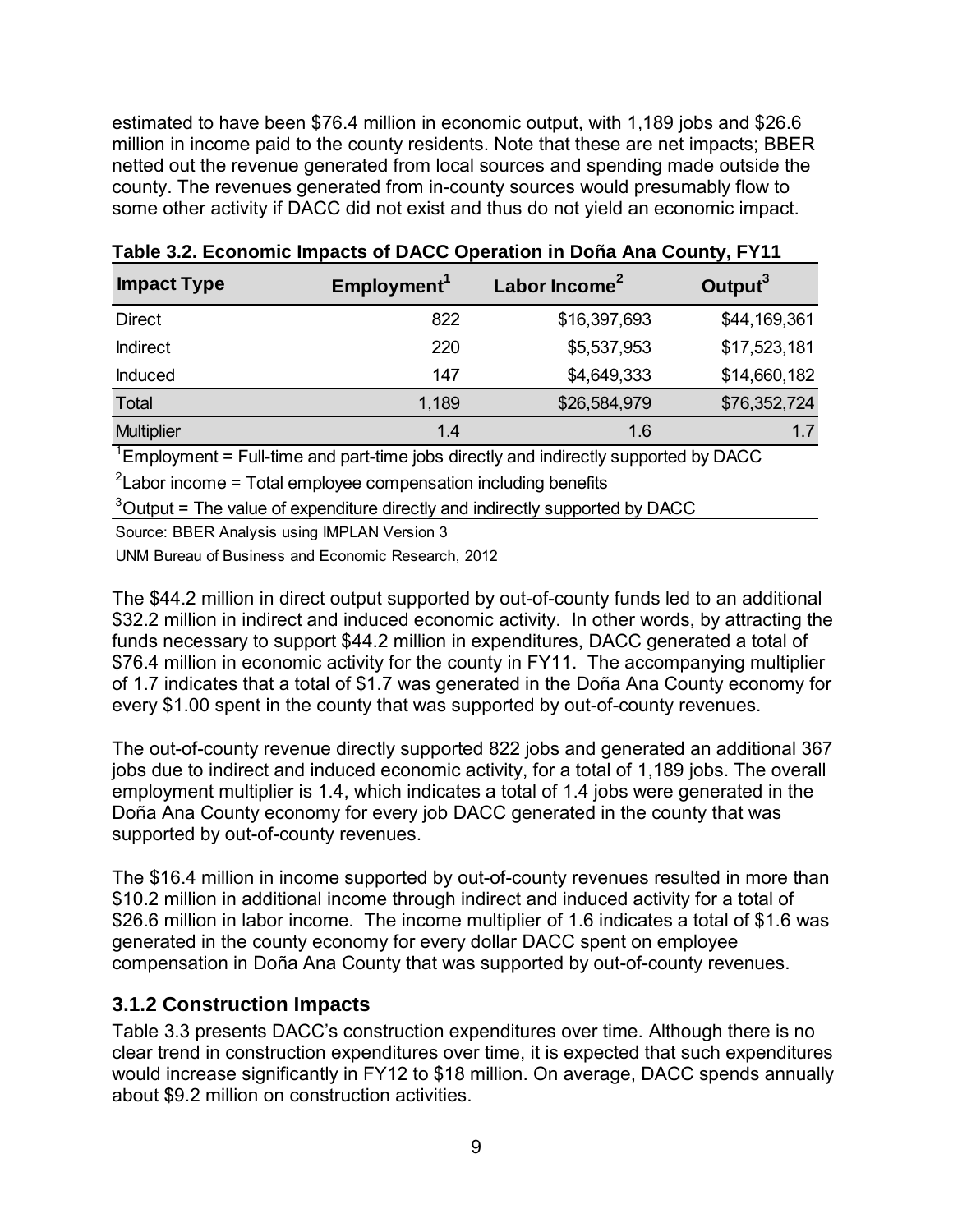| Year                  | <b>New Construction</b> | Renovation  | Total        |
|-----------------------|-------------------------|-------------|--------------|
| <b>FY08</b>           | \$8,302,696             | \$271,510   | \$8,574,206  |
| <b>FY09</b>           | \$7,224,868             | \$505,781   | \$7,730,649  |
| <b>FY10</b>           | \$7,378,697             | \$428,157   | \$7,806,854  |
| <b>FY11</b>           | \$3,343,765             | \$280,292   | \$3,624,057  |
| FY12 (Estimated)      | \$18,000,000            | \$0         | \$18,000,000 |
| Total                 | \$44,250,026            | \$1,485,740 | \$45,735,766 |
| <b>Annual Average</b> | \$8,850,005             | \$297,148   | \$9,147,153  |

<span id="page-17-0"></span>**Table 3.3. DACC Construction Expenditures by Fiscal Year** 

Source: Office of Vice President for Business and Finance, DACC

UNM Bureau of Business and Economic Research, 2012

Since the money used for construction activities was derived from general obligation bond proceeds, BBER did not include construction impacts as a part of the total impact because bond proceeds have alternative uses. BBER assumes the net impact of bond proceeds is zero because if the public money from taxes were left with households and businesses to spend on private consumption and investment activities, it is likely to have created similar impacts.

Despite the above mentioned caveat, BBER estimated construction impacts to show how the county's economy was impacted by these activities in FY11. DACC spent more than \$3.6 million on construction, which resulted in an additional 54 jobs, \$1.9 million of labor income, and \$5.3 million of economic output in the county (see [Table 3.4\)](#page-17-1). Note that although actual construction might have taken only a week or months to complete; the IMPLAN model generates construction impacts on an annual basis. The economic impact in future years can either be higher or lower based on future construction activities.

| <b>Impact Type</b>                                                                        | Employment <sup>1</sup> | Labor Income <sup>2</sup> | Output <sup>3</sup> |  |
|-------------------------------------------------------------------------------------------|-------------------------|---------------------------|---------------------|--|
| <b>Direct</b>                                                                             | 37                      | \$1,367,918               | \$3,624,048         |  |
| <b>Indirect</b>                                                                           |                         | \$269,071                 | \$702,101           |  |
| <b>Induced</b>                                                                            | 10                      | \$313,102                 | \$988,693           |  |
| <b>Total</b>                                                                              | 54                      | \$1,950,091               | \$5,314,842         |  |
| $\pm$ Employment = Full-time and part-time jobs directly and indirectly supported by DACC |                         |                           |                     |  |

<span id="page-17-1"></span>**Table 3.4 Economic Impacts of DACC Construction Activities in Doña Ana County in FY11**

 $1$ Employment = Full-time and part-time jobs directly and indirectly supported by DACC construction activities

 $2$ Labor income = Total employee compensation including benefits

 $3$ Output = The value of expenditure directly and indirectly supported by DACC construction activities

Source: BBER Analysis using IMPLAN Version 3

UNM Bureau of Business and Economic Research, 2012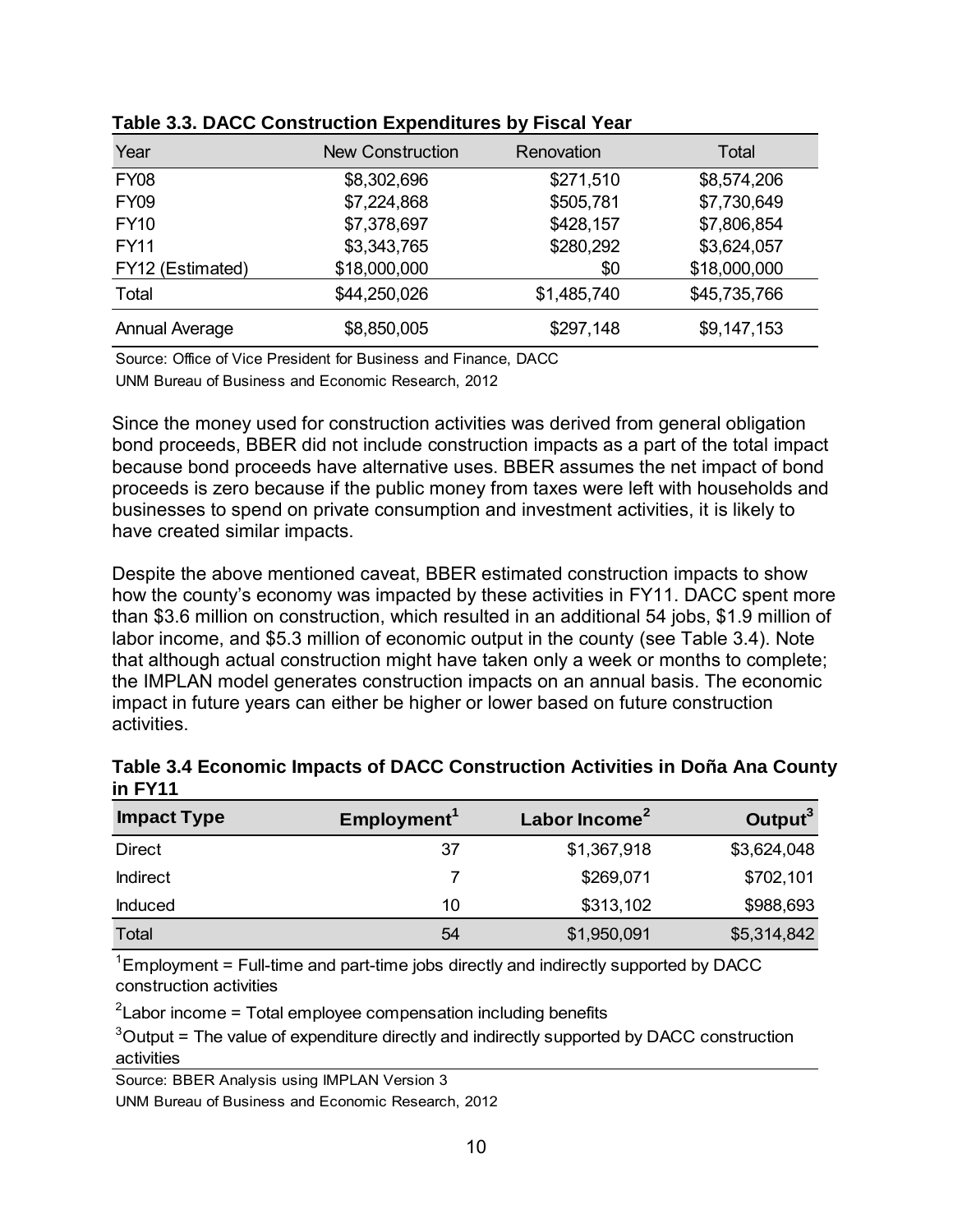#### <span id="page-18-0"></span>**3.1.3 Student and Visitor Spending Impacts**

DACC draws students from out-of-county as well as out-of-state areas. In the fall of 2011, DACC attracted 2,959 out-of-county students including 981 out-of-state students. Due to lack of student spending data, BBER used New Mexico State University's students spending data<sup>6</sup>. In 2010, total average monthly NMSU student expenditures were estimated to be \$1,365 (\$629 for rent, \$264 for food, \$131 for transportation, \$129 for books and supplies, and \$212 in miscellaneous expenses). Annual expenses were estimated by multiplying monthly expenditures by the 10.9 months spent attending college. The total out-of-county student spending was estimated to be \$30.1 million in FY11, of which approximately 25% was accounted for by out-of-state students.

DACC students fuel the county economy through their spending. As discussed above, the \$30.1 million in DACC student spending generated additional sales and wages to other businesses and employees within the Doña Ana County. Out-of-County student spending induced \$35.8 million economic output (spending), 399 jobs, and more than \$9 million of labor income in Doña Ana County [\(Table 3.1\)](#page-15-3).

The economic impact of DACC visitors is not included in this report due to the lack of data on visitors and their places of residence. However, visitation by persons who reside out-of-county to attend conferences, athletic events, alumni homecomings and reunions, etc. is likely to have a positive economic impact on the region.

#### <span id="page-18-1"></span>**3.1.4 College Graduates and Noncredit Students Impacts**

Expenditures alone provide an incomplete picture of the impact of the college; DACC also provides an affordable, accessible education to hundreds of county residents and New Mexicans who would not otherwise attend a collage. One of the ways the value of a DACC education can be estimated by focusing on the higher earning power of DACC graduates and non-degree students.

From an economic perspective, the college has a profound effect on all students, regardless of the degree or certificate received. There is no doubt that college education leads to higher income. Over time the earnings premium for a college degree has become more pronounced. BBER used a five step procedure to estimate the additional earnings of DACC graduates and noncredit students. In the first step, BBER estimated the earnings by educational levels using American Community Survey data for Doña Ana County –which was available from Data Ferrett, U.S. Census Bureau website.

Doña Ana County median annual earnings increase from\$17,385 for individuals without high school education to \$26,376 for individual with a high school diploma. Median

enties of Source: James Peach and Anthony Popp "Economic Impact of New Mexico State University in 2010". Office of Policy Analysis, Arrowhead Center, New Mexico State University, Las Cruces, NM 88005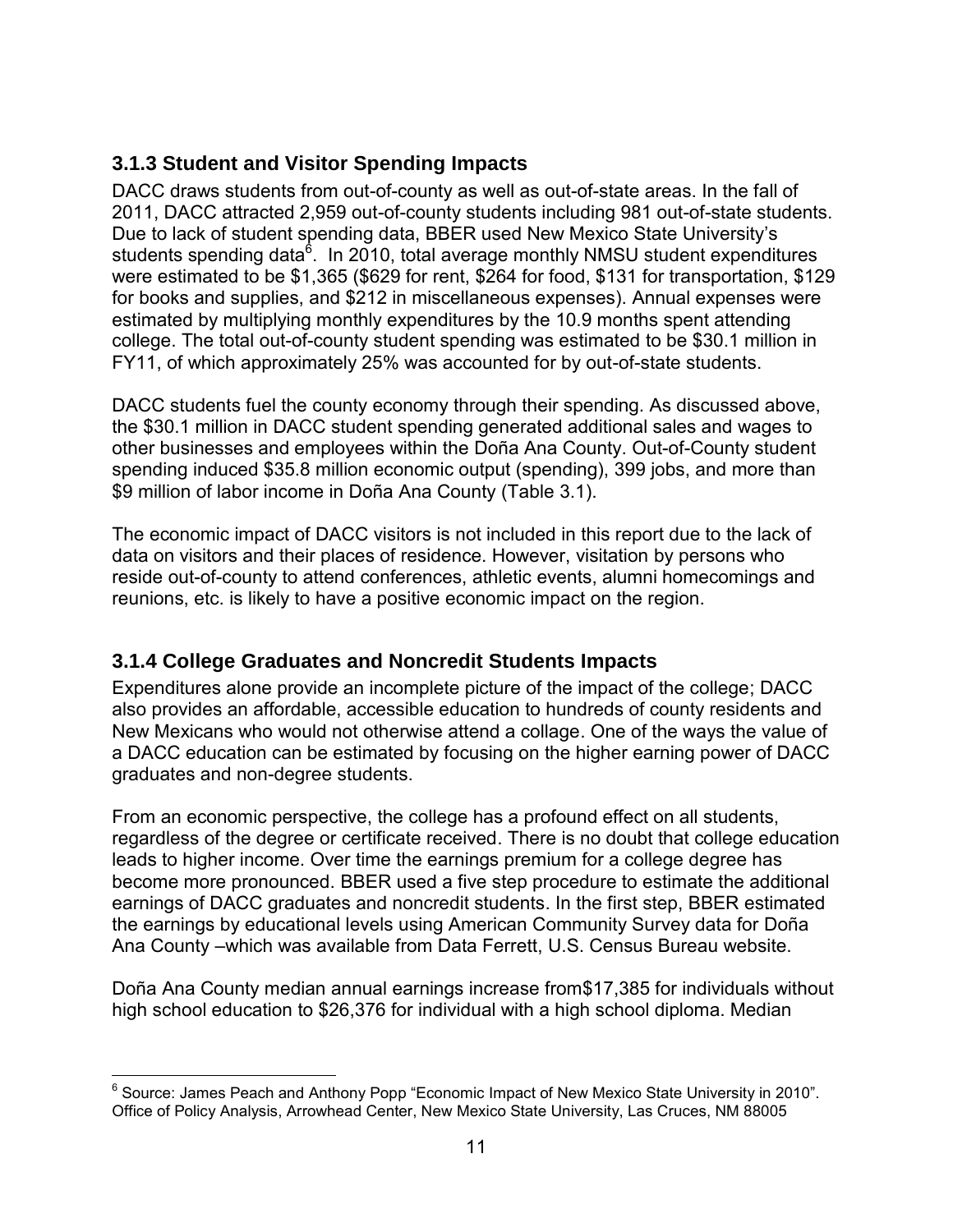earnings continue growing to \$31,324 when a person completes one or more years of college credit, and climb to \$38,778 for an associate's degree.

BBER estimated that the average annual salary for an individual with an associate degree is at least \$12,000 more than that of a high school graduate (see [Figure 3.1](#page-19-0) and Table 3.5).



<span id="page-19-0"></span>**Figure 3.1 Median Earnings by Educational Attainments in Doña Ana County** 

Source: American Community Survey, DataFerrett, U.S. Census Bureau.

Similarly, a person with a GED or alternative credential on average earns nearly \$3,300 more than a person who has less than a high school diploma. BBER estimation shows that a person having 1 or more years of college credit had annual earnings more than \$4,900 greater than high school graduate. Because of lack of data on students who completed less than 1 year or 1 or more years of college credit, BBER estimated the additional earnings of these categories by taking the average of these two categories.

In the second step, BBER estimated the number of graduates and noncredit students who settled in Doña Ana County after their graduation or training. The number of graduates and noncredit students were obtained from DACC and are presented in [Table 1.1.](#page-9-0) It is challenging to estimate how many people actually live in Doña Ana County after their graduation or training. BBER used U.S. Population Migration Data from Internal Revenue Service (IRS) which are based on year to year address changes reported on individual income tax returns filed with the IRS. The overall migration rate from Dana Ana County in 2009/10 was 5.2%. This rate was used for each year to estimate the people who lived in Doña Ana County. [Appendix Table B. 2](#page-26-0) presents the estimated number of graduates and noncredit students who lived in Doña Ana County.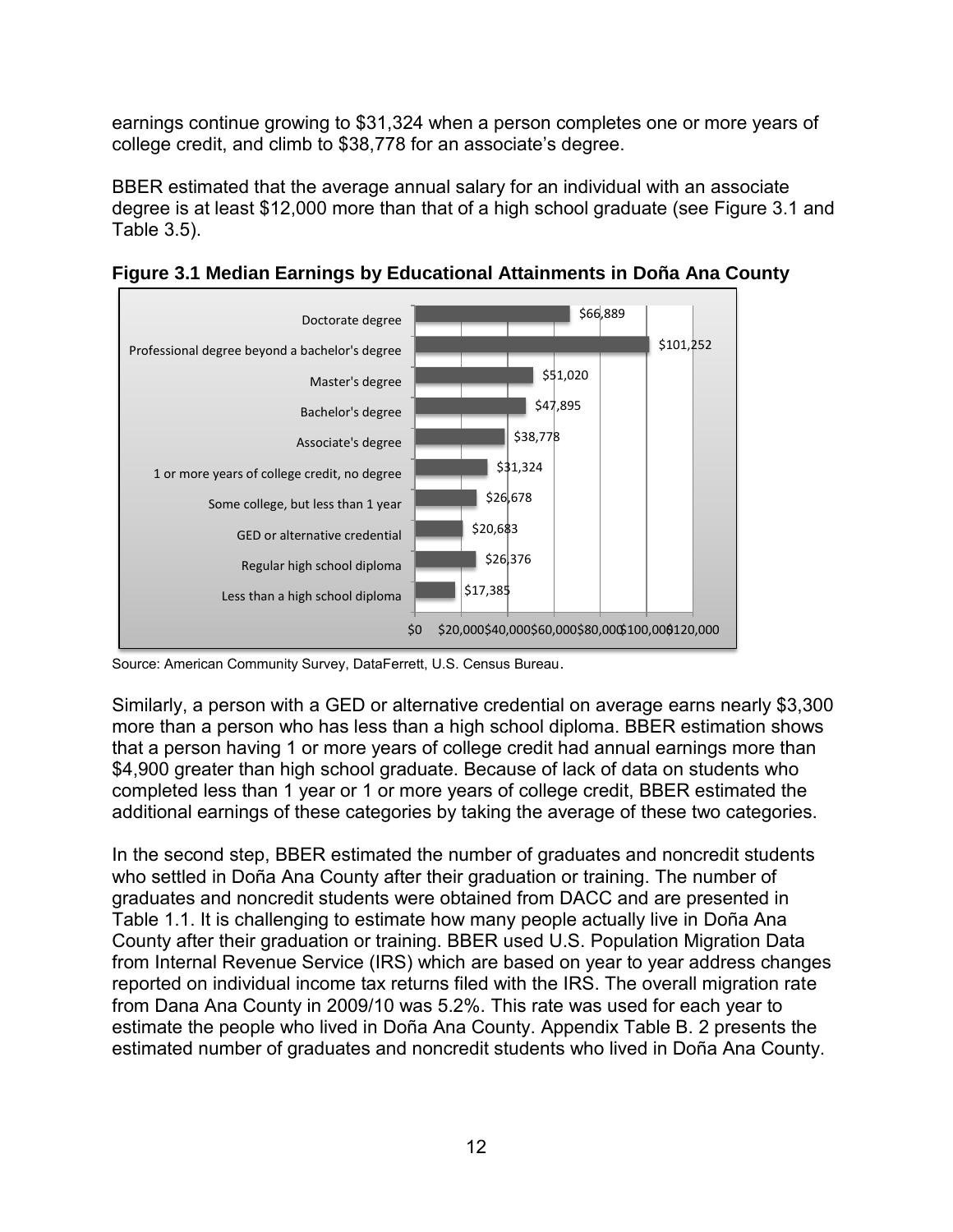In the third step, BBER estimated the number of surviving graduates who live in Doña Ana County. To this end, BBER applied survival rates to different group of DACC students to estimate number of deaths of DACC students who live in Dona Ana County. DACC supplied age information on current degree/certificate and noncredit students and BBER calculated the median ages for degree/certificate and noncredit students to be 22 and 32 years old, respectively. These median ages were assumed to be representative of earlier DACC students and were given to every cohort back to1972. For example, the median age of the degree/certificate students was assumed to be 22 in 1972. The following year in 1973, this group's median age is assumed to be 23, and in 2011 this group's median age is 58. This process was also applied to cohorts graduating in between 1973 to 2010/11. The estimated death rate of this age group in Doña Ana County is estimated as 0.26% using Health Statistics Report produced by New Mexico Department of Health. This death rate was applied to each cohort as they progress through the years. [Appendix Table B. 3](#page-27-0) presents the estimates of the surviving graduates who live in Doña Ana County.

The median age of noncredit students was estimated to be 32. However, the age information for noncredit students only went back to 1992/93. For example, the median age of the noncredit students was assumed be 32 in 1992 and in 2011 this group's median age was assumed to be 50. This process was also applied to cohorts graduating in between 1992/93 to 2010/11. The estimated death rate of this group in the county is 0.25%. This death rate was applied to each cohort as they progress through the years.

In the fourth step, BBER estimated the number of DACC graduates who live and work in Dona Ana County. BBER estimated labor force participation rate and unemployment rate for Doña Ana County using American Community Survey data obtained from Data Ferrett (see [Appendix Table B. 4\)](#page-28-0); and used this information to estimate the number of people not in labor force as well as the number of unemployed. This number was subtracted from the number of DACC graduates and noncredit students living in Doña Ana County<sup>7</sup>. The data show that the labor force participation rate is positively associated with level of education; whereas, the unemployment rate is negatively associated with level of education.

In the final step, additional earnings of DACC graduates and noncredit students were estimated by multiplying the number of employed graduates and noncredit students who live in the county times additional earnings for the relevant education category. [Table](#page-21-1)  [3.5](#page-21-1) presents the total additional earnings of DACC graduates and noncredit students by DACC programs. It is estimated that in FY11, \$68.8 million earnings were added to Doña Ana County by DACC graduates and noncredit students.

 7 Note that a small portion of DACC graduates might have retired; however, BBER could not account for decreased post-retirement earnings (as compared with pre-retirement earnings) of DACC graduates in the analysis due to lack of data. As a result, this study may have slightly overestimated increased earnings impact.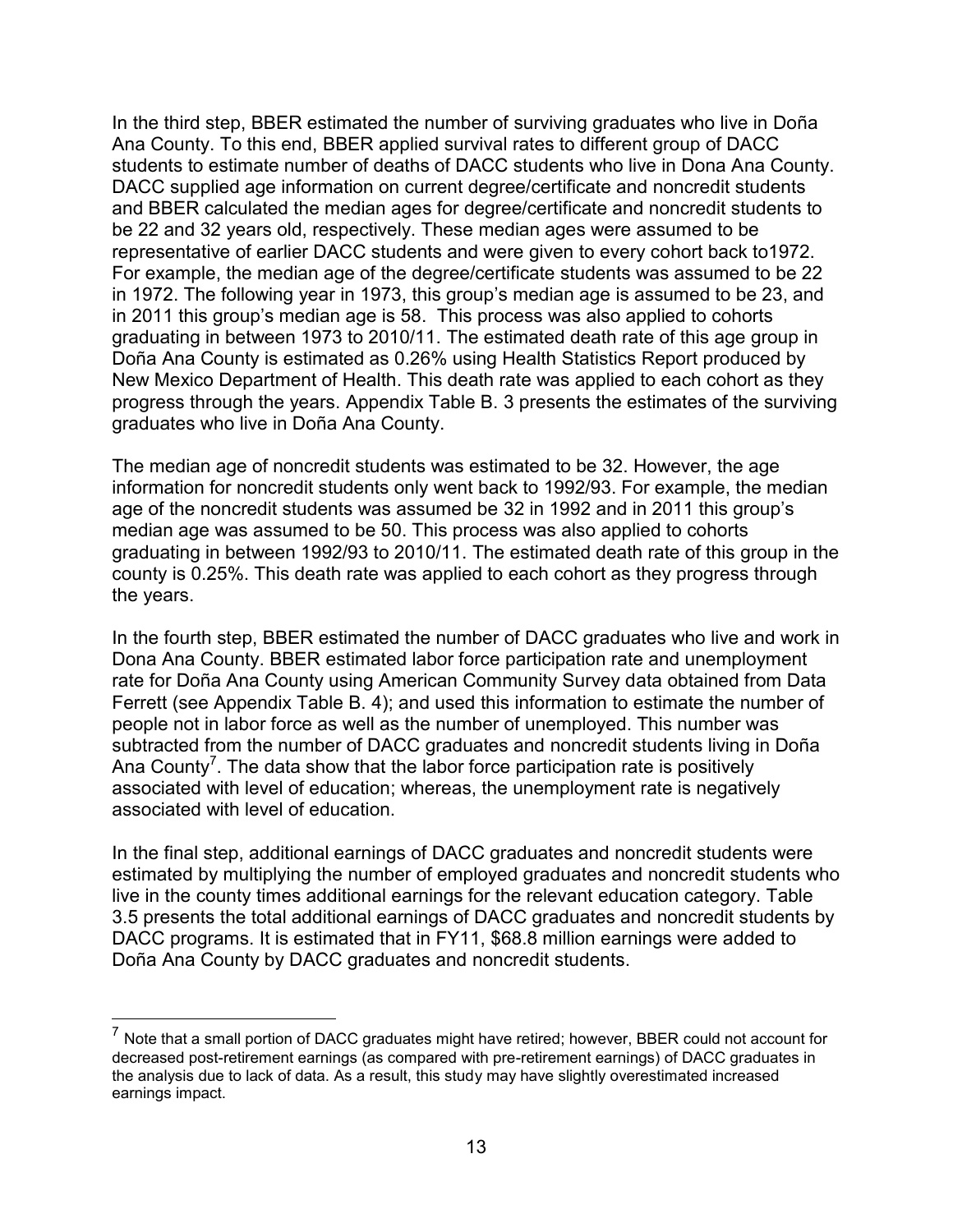| Program                          | Number of<br>employed students<br>settled in Dona Ana<br>County | Earning Comparison with      | Additional<br>Earnings | <b>Total Earnings</b> |
|----------------------------------|-----------------------------------------------------------------|------------------------------|------------------------|-----------------------|
| Degree                           | 3,184                                                           | High School Diploma          | \$12,402               | \$39,484,202          |
| Certificate                      | 1,256                                                           | High School Diploma          | \$2,626                | \$3,297,338           |
| GED                              | 2,098                                                           | No High School Diploma       | \$3,298                | \$6,917,310           |
| <b>Customized Training</b>       | 8,938                                                           | \$1 hourly earnings increase | \$2,000                | \$17,876,050          |
| <b>Total Additional Earnings</b> |                                                                 |                              |                        | \$67,574,900          |

#### <span id="page-21-1"></span>**Table 3.5 Estimated Additional Earnings of DACC Graduates and Noncredit Students**

Source: BBER estimation using DACC graduation data and American Community Survey earnings data UNM Bureau of Business and Economic Research

The \$67.6 million of additional earnings by DACC graduates and noncredit students result in an additional 405 jobs, \$12.8 million of labor income, and \$44.4 million of economic output in the county [\(Table 3.1\)](#page-15-3).

#### <span id="page-21-0"></span>*3.3 DACC Tax Impact on the County*

The direct, indirect, and induced economic activity associated with DACC operation and construction, students' spending, and graduates' and noncredit students' earnings generated an estimated total of \$2.85 million in taxes to local governments in FY11. An estimated \$1.55 million was collected as gross receipt tax and the remaining \$1.3 million as property tax. An additional \$1.82 million GRT was estimated to have been collected for the state. These tax estimates were generated using IMPLAN model, whereas the distribution of GRT was determined using the RP-80 report from New Mexico Taxation and Revenue Department.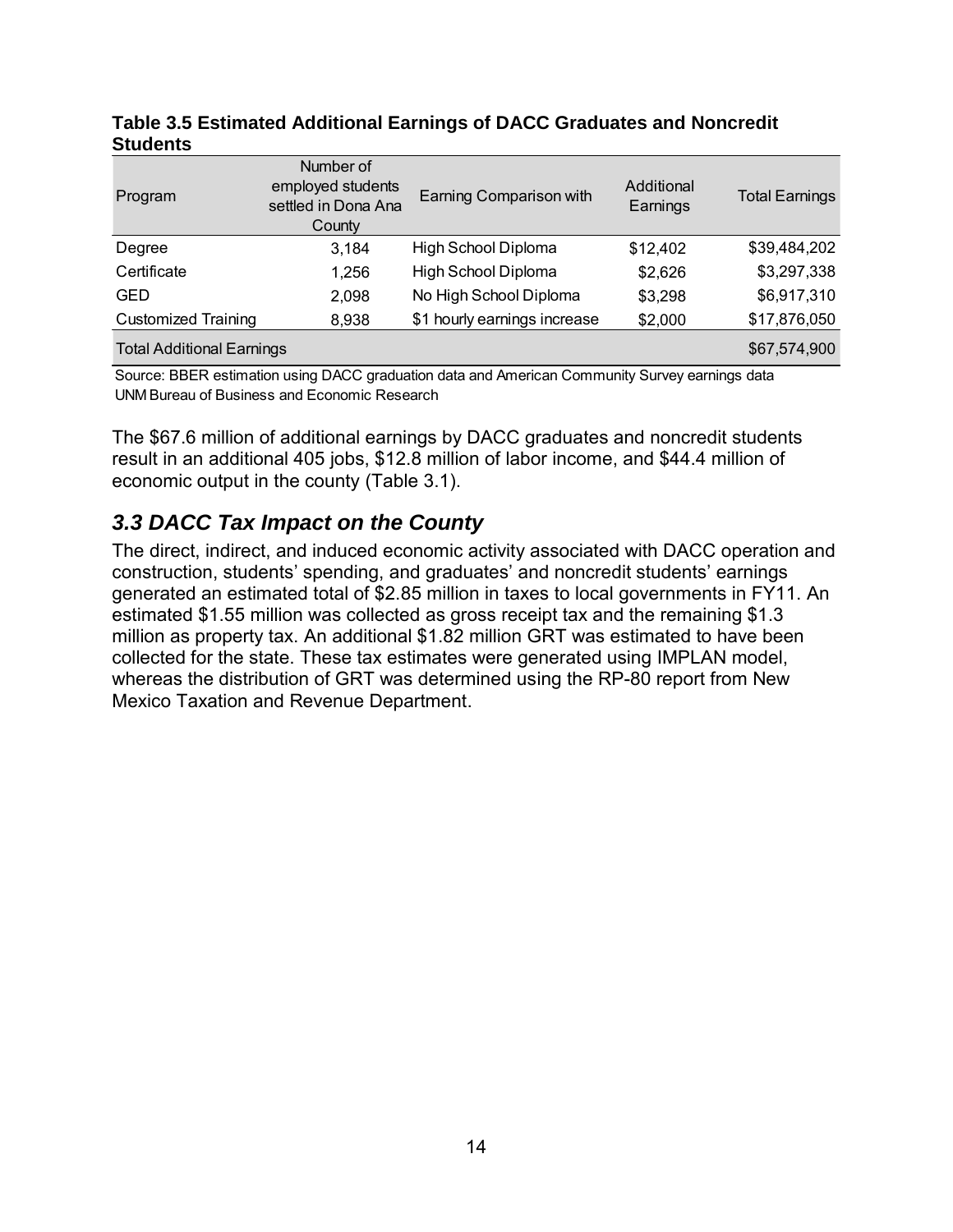## **APPENDIX A. DACC Programs Degree and Certificate Programs**

#### <span id="page-22-0"></span>**Appendix A. 1 DACC Degree and Certificate Program List**

| - - ສ                                    | <br>                                           |
|------------------------------------------|------------------------------------------------|
| <b>Degree Program</b>                    | <b>Certificate Program</b>                     |
| <b>Architectual Drafting</b>             | <b>Architectual Drafting</b>                   |
| Architectual Technology                  | Architectual Technology                        |
| Arts                                     | Automotive Technology                          |
| <b>Associate in General Studies</b>      | <b>Building Construction Technology</b>        |
| <b>Associate of Science</b>              | <b>Business Occupations</b>                    |
| Automotive Technology                    | <b>Business Office Technology</b>              |
| <b>Building Trades</b>                   | <b>Certified Nursing Assistant</b>             |
| <b>Business Occupations</b>              | Civil/Survey Technology                        |
| <b>Business Office Technology</b>        | Computer Technology                            |
| Civil/Survey Technology                  | <b>Dental Assistant</b>                        |
| <b>Computer Aided Drafting</b>           | Diagnostic Medical Sonography                  |
| <b>Computer Assisted Drafting</b>        | <b>Digital Graphics Technology</b>             |
| <b>Computer Information Technology</b>   | Digital Video                                  |
| Creative Media Technology                | Drafting and Graphics                          |
| <b>Criminal Justice</b>                  | <b>Electrical Apprenticeship</b>               |
| <b>Criminal Justice</b>                  | <b>Electrical Lineworker</b>                   |
| Dental Hygiene                           | <b>Electronics Technology</b>                  |
| Diagnostic Sonography                    | <b>Emergency Medical Services</b>              |
| <b>Digital Graphics Technology</b>       | <b>Facilities Maintenance Technology</b>       |
| Drafting and Graphics                    | <b>Film Crew Training</b>                      |
| Early Childhood Education                | Gernotology                                    |
| <b>Education Associate</b>               | Game Desigh                                    |
| <b>Education Paraprofessional</b>        | <b>Graphics &amp; Animation</b>                |
| <b>Electrical Apprenticeship</b>         | <b>Health Care Assistant</b>                   |
| <b>Electronics Technology</b>            | <b>Health Information Technology Assistant</b> |
| <b>Emergency Medical Technology</b>      | Heating, Air Conditioning, & Refrigeration     |
| <b>Facilities Maintenance Technology</b> | Library and Information Technology             |
| <b>Fashion Merchandising</b>             | <b>Licensed Practical Nurse</b>                |
| <b>Fire Science</b>                      | Mechanical Drafting & Solid Modeling           |
| <b>Health Information Technology</b>     | <b>Medical Billing</b>                         |
| Heating, Air Conditioning, &             |                                                |
| Refrigeration                            | <b>Medical Trans/Records</b>                   |
| <b>Hospitality Services</b>              | NM Common Core                                 |
| Law Enforcement                          | <b>Plumbing Apprenticeship</b>                 |
| Legal Assistant                          | Retail Marketing & Merchandising               |
| <b>Library Science</b>                   | Secretarial Administration                     |
| Library Technology                       | Water Technology                               |
|                                          | Web Design                                     |
|                                          | <b>Welding Technology</b>                      |
|                                          | Youth & Adolescent Paraprofessional            |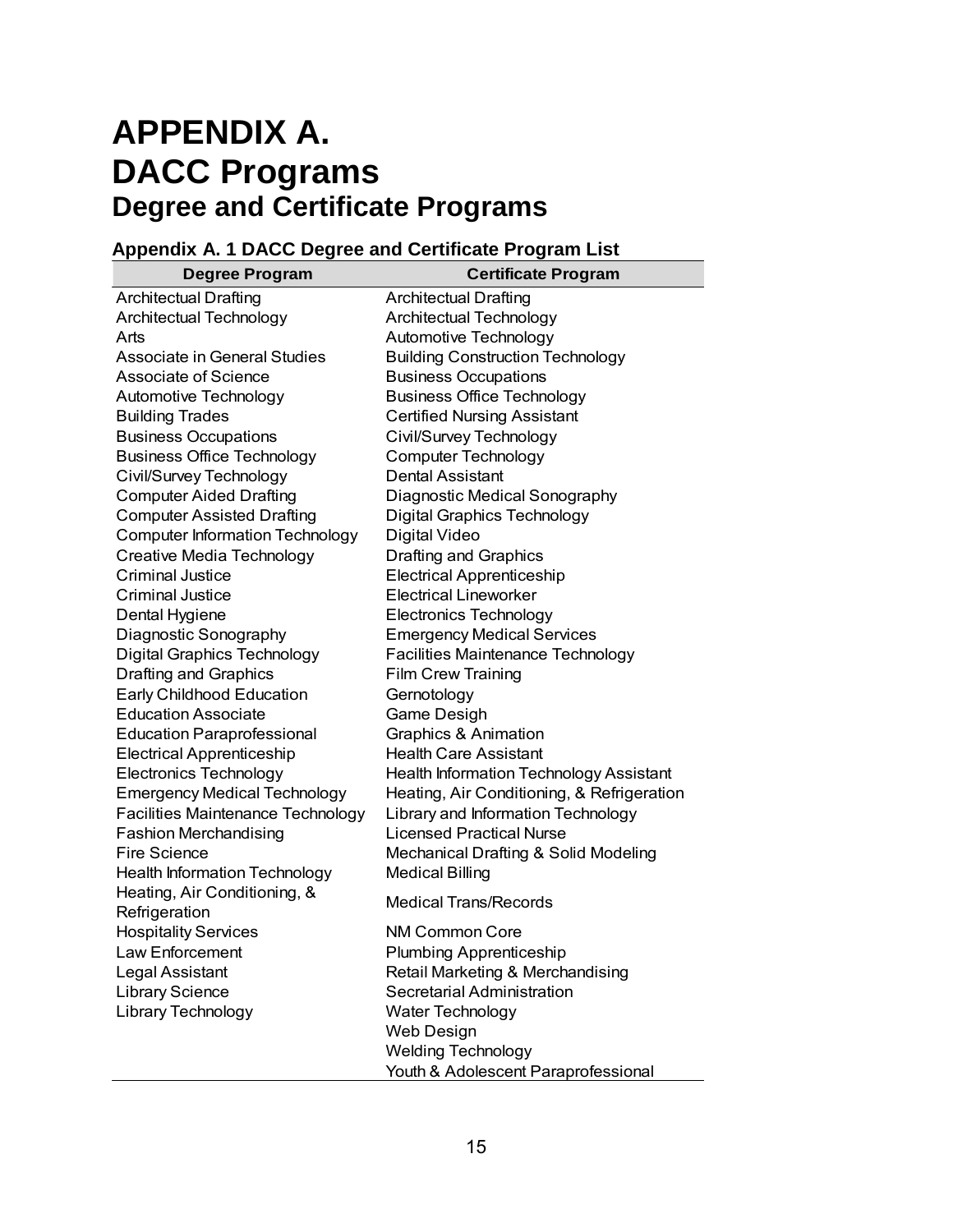### <span id="page-23-0"></span>**Noncredit Programs Appendix A. 2 Adult Basic Education**

ABE instructional programs and classes include basic literacy, English as a second language (at various levels), EL/Civics, GED (high school equivalency diploma), U.S. citizenship, computer literacy, practical living skills, and work readiness. Practical living skills, employment and training, and student success principles are also emphasized throughout the ABE curriculum. Student-support services include assessment, student orientations, self-paced studies, advising and referral services, student success skills, tutoring on an individual and small-group basis, and assistance with college transition.

#### <span id="page-23-1"></span>**Appendix A. 3 Community Education**

Community Education is open to everyone, regardless of educational background. Courses and workshops offered are based on student interests and needs. Some courses are scheduled every semester, while others come and go depending on demand. It is also a gateway to lifelong learning. It offers a wide variety of courses and workshops for all ages including arts and crafts, business & careers, communications, community awareness, computer skills, cooking, health & fitness, music and dance, home and garden etc. Through this program, those searching for education beyond what is available in more formal degree or certificate programs may find an avenue to continue their learning. The nontraditional structure of Community Education makes it possible to respond immediately to trends by offering courses and workshops that are of current interest. Community Education provides opportunities to explore one's interests, learn and develop skills, increase effectiveness on the job, discover new hobbies and tone body and mind.

#### <span id="page-23-2"></span>**Appendix A. 4 Assistance for Entrepreneurs**

The Small Business Development Center (SBDC), located at the Workforce Center, offers free, quality counseling and guidance for business owners, prospective owners, and managers. As a member of the New Mexico Small Business Development Center Network, SBDC help entrepreneurs in following areas:

- Explore business ownership opportunities in Doña Ana County or Sierra County
- Start a new business or make an established one more efficient and profitable
- Help analyze financial statements and create financial projections
- Review state and federal business tax issues
- Explore alternatives for solving problems
- Create an effective business plan
- Help improve management skills
- Access a wealth of business resources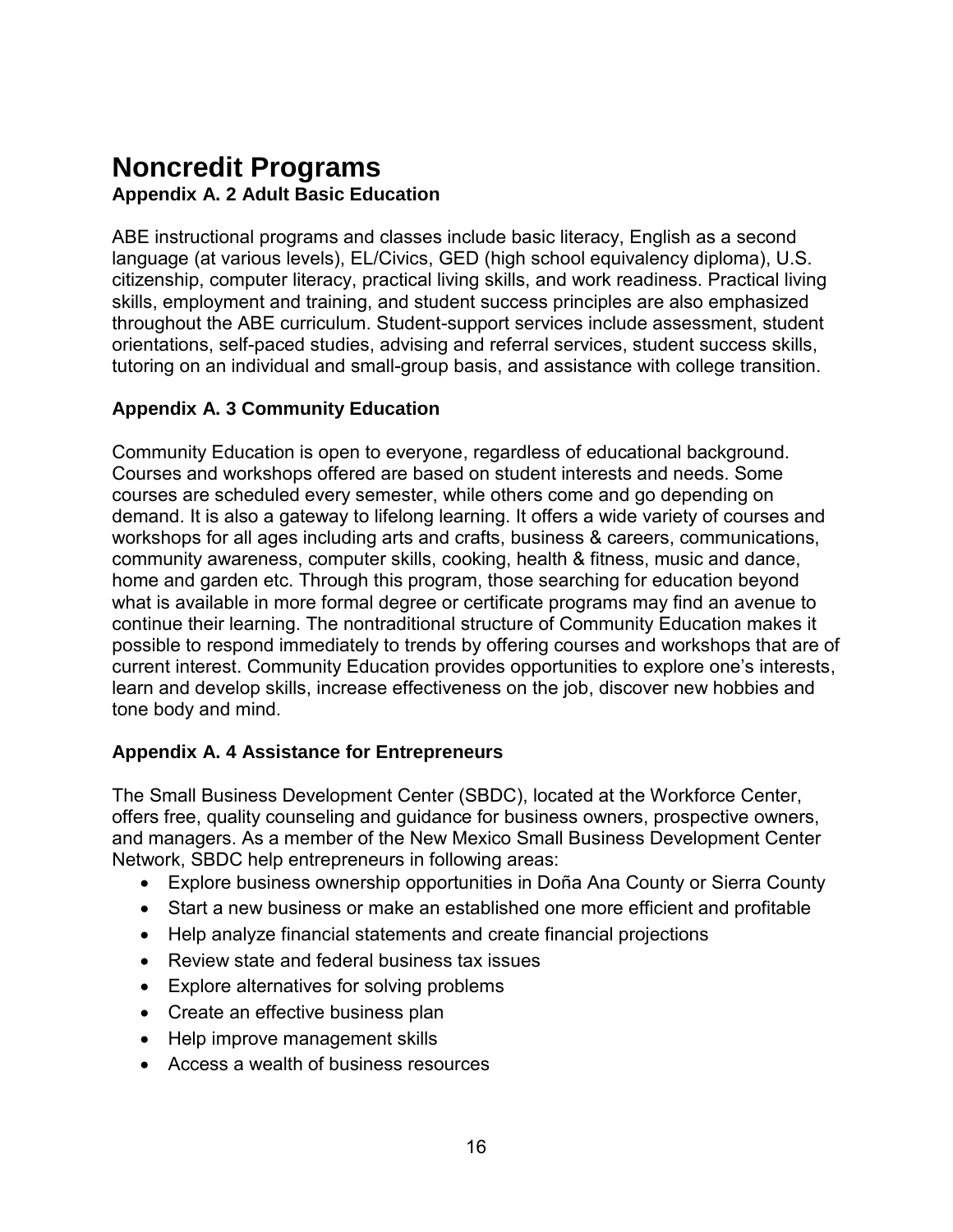#### <span id="page-24-0"></span>**Appendix A. 5 Customized Training**

Customized classes focus on employee development and peak team performance. Every aspect of a course may be tailored to meet an organization's specific needs, including class topics and content, location, length and time. The courses may be held at the Workforce Center or at the work location. Times can be tailored to fit employee work schedules.

Customized training services have been utilized by numerous local banks and businesses, public schools, government contractors, and federal, state, and local governmental agencies. Training areas have included computer skills, management/supervision, welding, customer service, and others.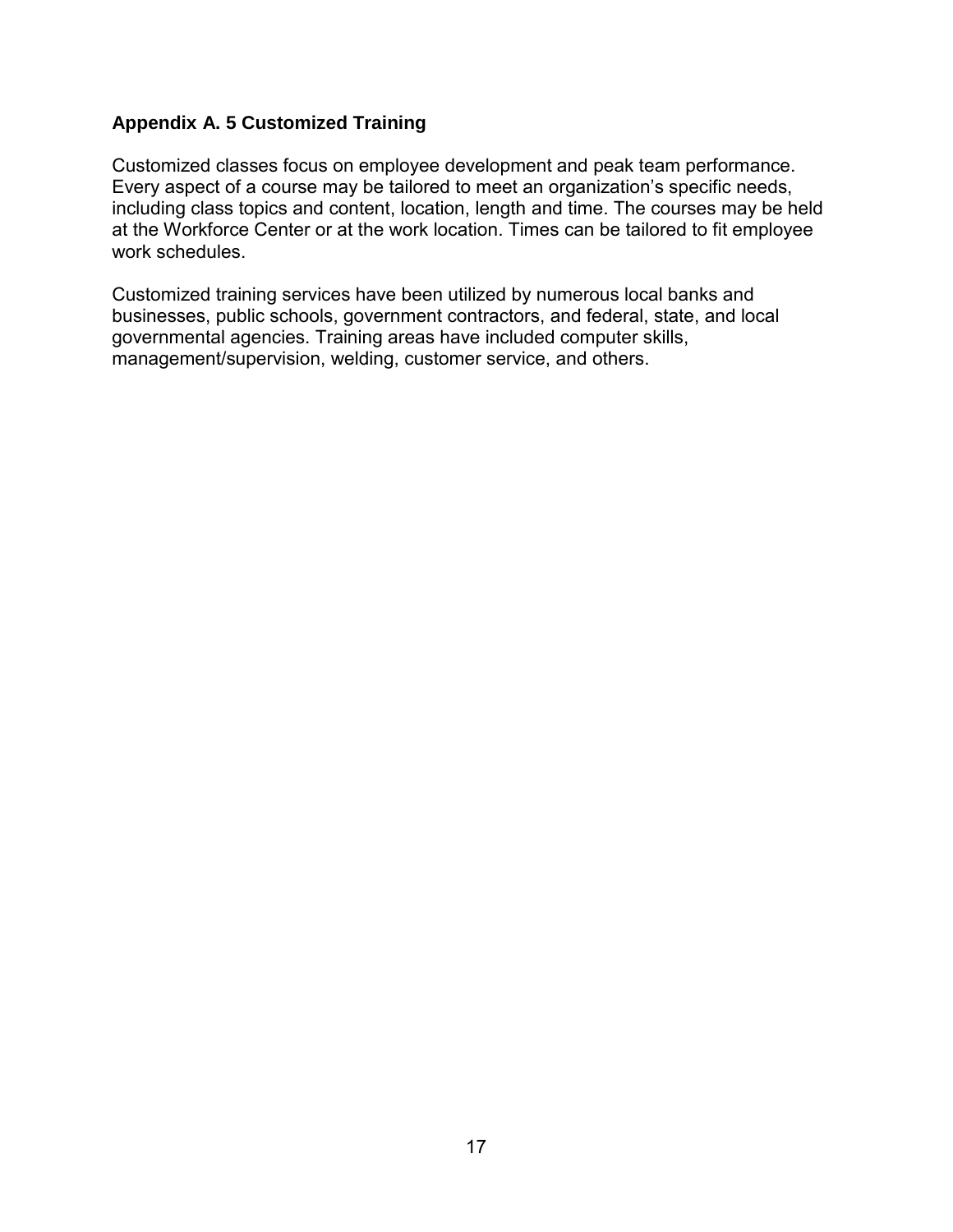## **APPENDIX B. Estimation of Additional Earnings of DACC Graduates and Noncredit Students**

<span id="page-25-0"></span>**Appendix Table B. 1 Median Annual Earnings of Doña Ana County Residents by Age and Educational Attainment** 

| Age group                                                                                                    | Less than<br>a high<br>school<br>diploma | Regular<br>high<br>school<br>diploma | GED or<br>alternative but less<br>credential | Some<br>college,<br>than 1<br>vear | 1 or more<br>years of<br>college<br>credit, no<br>degree | Associate's<br>degree | Bachelor's<br>degree | Master's<br>degree | Professional<br>degree<br>beyond a<br>bachelor's<br>degree | Doctorate<br>degree |
|--------------------------------------------------------------------------------------------------------------|------------------------------------------|--------------------------------------|----------------------------------------------|------------------------------------|----------------------------------------------------------|-----------------------|----------------------|--------------------|------------------------------------------------------------|---------------------|
| 25-29                                                                                                        | \$12,559                                 | \$18,605                             | \$22,545                                     | \$20,164                           | \$19,612                                                 | \$23,773              | \$36,823             | \$28,467           | \$65,000                                                   |                     |
| $30 - 34$                                                                                                    | \$18,653                                 | \$24,418                             | \$18,214                                     | \$33,921                           | \$27,461                                                 | \$28,560              | \$41,424             | \$48,304           | \$74,772                                                   | \$72,344            |
| 35-39                                                                                                        | \$18,746                                 | \$30,532                             | \$23,697                                     | \$18,047                           | \$28,062                                                 | \$33,104              | \$50,941             | \$57,805           | \$135,000                                                  | \$91,667            |
| 40-44                                                                                                        | \$16,508                                 | \$24,073                             | \$28,583                                     | \$32,982                           | \$36,980                                                 | \$37,241              | \$55,915             | \$46,979           | \$74,600                                                   | \$60,625            |
| 45-49                                                                                                        | \$18,888                                 | \$32,348                             | \$20,965                                     | \$31,666                           | \$44,845                                                 | \$43,199              | \$53,669             | \$47,809           | \$101,896                                                  | \$60,000            |
| 50-54                                                                                                        | \$14,859                                 | \$30,414                             | \$14,846                                     | \$27,611                           | \$37,500                                                 | \$50,805              | \$55,052             | \$55,363           | \$110,000                                                  | \$82,847            |
| 55-59                                                                                                        | \$17,171                                 | \$30,968                             | \$21,892                                     | \$28,928                           | \$31,438                                                 | \$49,499              | \$51,699             | \$55,852           | \$125,143                                                  | \$64,326            |
| 60-64                                                                                                        | \$20,904                                 | \$14,469                             | \$22,500                                     | \$20,650                           | \$28,918                                                 | \$54,259              | \$37,069             | \$61,765           | \$76,304                                                   | \$40,078            |
| 65 and over                                                                                                  | \$20,560                                 | \$25,086                             | \$10,851                                     | \$28,037                           | \$43,333                                                 | \$38,240              | \$50,312             | \$51,190           | $\overline{\phantom{a}}$                                   | \$105,000           |
| Average                                                                                                      | \$17,385                                 | \$26,376                             | \$20,683                                     | \$26,678                           | \$31,324                                                 | \$38,778              | \$47,895             | \$51,020           | \$101,252                                                  | \$66,889            |
| Source: BBER calculation from 2008 to 2010 American Community Survey data, (Data Ferrett, US Census Bureau). |                                          |                                      |                                              |                                    |                                                          |                       |                      |                    |                                                            |                     |
| UNM Bureau of Business and Economic Research, 2012                                                           |                                          |                                      |                                              |                                    |                                                          |                       |                      |                    |                                                            |                     |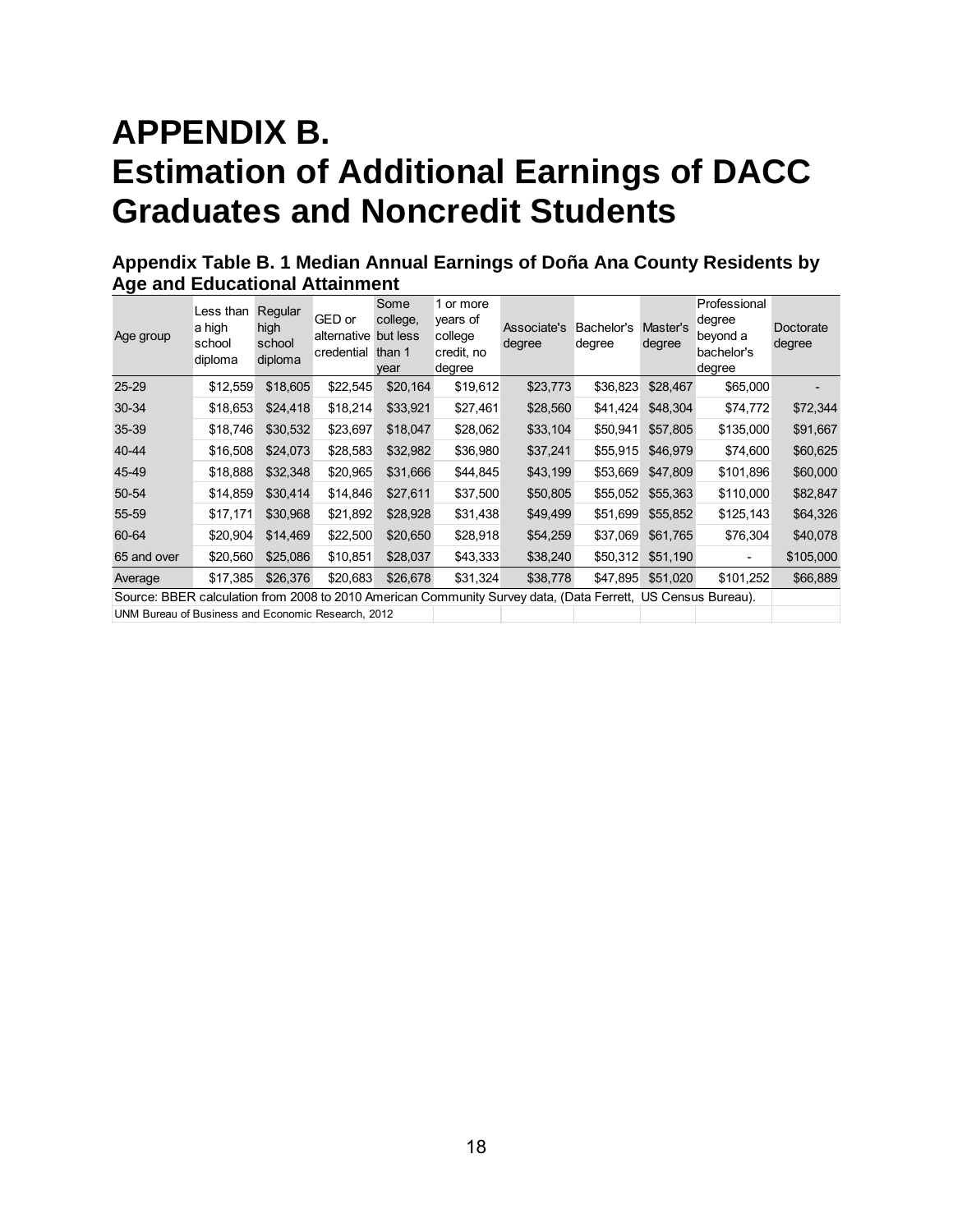<span id="page-26-0"></span>

| Appendix Table B. 2 Estimates of Graduates and Noncredit Students who Settled |  |  |  |
|-------------------------------------------------------------------------------|--|--|--|
| in Doña Ana County                                                            |  |  |  |

|                    |                | Degree, Certificate, GED Completed |                          |                          | Percentage<br>Remain in Dona | Graduate Remain in Dona Ana County |             |                          |                        |  |
|--------------------|----------------|------------------------------------|--------------------------|--------------------------|------------------------------|------------------------------------|-------------|--------------------------|------------------------|--|
| Year               | Degree         | Certificate                        | <b>GED</b>               | Customized<br>Training   | Ana Couny                    | Degree                             | Certificate | <b>GED</b>               | Customized<br>Training |  |
| 2010-11            | 781            | 456                                | 279                      | 1,584                    | 95%                          | 740                                | 432         | 264                      | 1,502                  |  |
| 2009-10            | 669            | 221                                | 391                      | 1,396                    | 90%                          | 601                                | 199         | 351                      | 1,255                  |  |
| 2008-09            | 595            | 149                                | 250                      | 1,577                    | 85%                          | 507                                | 127         | 213                      | 1,344                  |  |
| 2007-08            | 490            | 134                                | 217                      | 1,222                    | 81%                          | 396                                | 108         | 175                      | 987                    |  |
| 2006-07            | 424            | 98                                 | 243                      | 1,282                    | 77%                          | 325                                | 75          | 186                      | 982                    |  |
| 2005-06            | 435            | 107                                | 192                      | 2,072                    | 73%                          | 316                                | 78          | 139                      | 1,504                  |  |
| 2004-05            | 332            | 98                                 | 162                      | 1,940                    | 69%                          | 228                                | 67          | 111                      | 1,335                  |  |
| 2003-04            | 178            | 67                                 | 142                      | 1,665                    | 65%                          | 116                                | 44          | 93                       | 1,086                  |  |
| 2002-03            | 186            | 69                                 | 172                      | 1,449                    | 62%                          | 115                                | 43          | 106                      | 896                    |  |
| 2001-02            | 199            | 32                                 | 186                      | 1,233                    | 59%                          | 117                                | 19          | 109                      | 723                    |  |
| 2000-01            | 168            | 32                                 | 168                      | 900                      | 56%                          | 93                                 | 18          | 93                       | 500                    |  |
| 1999-00            | 188            | 17                                 | 335                      | 817                      | 53%                          | 99                                 | 9           | 177                      | 430                    |  |
| 1998-99            | 194            | 38                                 | 307                      | 625                      | 50%                          | 97                                 | 19          | 153                      | 312                    |  |
| 1997-98            | 190            | 61                                 | 381                      | 2,021                    | 47%                          | 90                                 | 29          | 180                      | 957                    |  |
| 1996-97            | 159            | 53                                 | 521                      | 1,906                    | 45%                          | 71                                 | 24          | 234                      | 856                    |  |
| 1995-96            | 137            | 57                                 | 491                      | 3,157                    | 43%                          | 58                                 | 24          | 209                      | 1,343                  |  |
| 1994-95            | 160            | 62                                 | 440                      | 1,331                    | 40%                          | 65                                 | 25          | 177                      | 537                    |  |
| 1993-94            | 122            | 54                                 | 415                      | $\overline{\phantom{0}}$ | 38%                          | 47                                 | 21          | 159                      | $\blacksquare$         |  |
| 1992-93            | 190            | 74                                 | 389                      | $\overline{a}$           | 36%                          | 69                                 | 27          | 141                      |                        |  |
| 1991-92            | 183            | 100                                | $\overline{\phantom{a}}$ | $\overline{a}$           | 34%                          | 63                                 | 34          | $\overline{\phantom{a}}$ |                        |  |
| 1990-91            | 162            | 96                                 | $\overline{a}$           | $\overline{a}$           | 33%                          | 53                                 | 31          |                          |                        |  |
| 1989-90            | 175            | 88                                 |                          | $\overline{a}$           | 31%                          | 54                                 | 27          |                          |                        |  |
| 1988-89            | 126            | 127                                | $\overline{a}$           | $\overline{a}$           | 29%                          | 37                                 | 37          |                          |                        |  |
| 1987-88            | 86             | 161                                |                          | $\overline{a}$           | 28%                          | 24                                 | 45          |                          |                        |  |
| 1986-87            | 98             | 68                                 |                          | $\overline{a}$           | 26%                          | 26                                 | 18          |                          |                        |  |
| 1985-86            | 70             | 74                                 |                          | $\overline{a}$           | 25%                          | 17                                 | 18          |                          |                        |  |
| 1984-85            | 97             | 82                                 |                          | $\overline{a}$           | 24%                          | 23                                 | 19          |                          |                        |  |
| 1983-84            | 64             | 91                                 |                          | $\overline{a}$           | 22%                          | 14                                 | 20          |                          |                        |  |
| 1982-83            | 80             | 104                                |                          | $\overline{a}$           | 21%                          | 17                                 | 22          |                          |                        |  |
| 1981-82            | 50             | 97                                 | $\overline{a}$           | $\overline{a}$           | 20%                          | 10                                 | 20          |                          |                        |  |
| 1980-81            | 48             | 114                                |                          | $\overline{a}$           | 19%                          | $\boldsymbol{9}$                   | 22          |                          |                        |  |
| 1979-80            | 61             | 112                                |                          | $\overline{a}$           | 18%                          | 11                                 | 20          |                          |                        |  |
| 1978-79            | 76             | 167                                | $\overline{a}$           | $\overline{a}$           | 17%                          | 13                                 | 29          |                          |                        |  |
| 1977-78            | 80             | 31                                 |                          | $\overline{a}$           | 16%                          | 13                                 | 5           |                          |                        |  |
| 1976-77            | 79             | 130                                |                          | $\overline{a}$           | 15%                          | 12                                 | 20          |                          |                        |  |
| 1975-76            | 66             | 148                                |                          | $\overline{a}$           | 15%                          | 10                                 | 22          |                          |                        |  |
| 1974-75            | $\overline{a}$ | 100                                | $\overline{a}$           | $\overline{a}$           | 14%                          | $\overline{a}$                     | 14          |                          |                        |  |
| <b>Grand Total</b> | 7,398          | 3,769                              | 5,681                    | 26.177                   |                              | 4,556                              | 1,810       | 3,273                    | 16,548                 |  |

Migration data for the Dona Ana County are based on year-to-year address changes reported on individual income tax returns filed with the IRS.

UNM Bureau of Business and Economic Research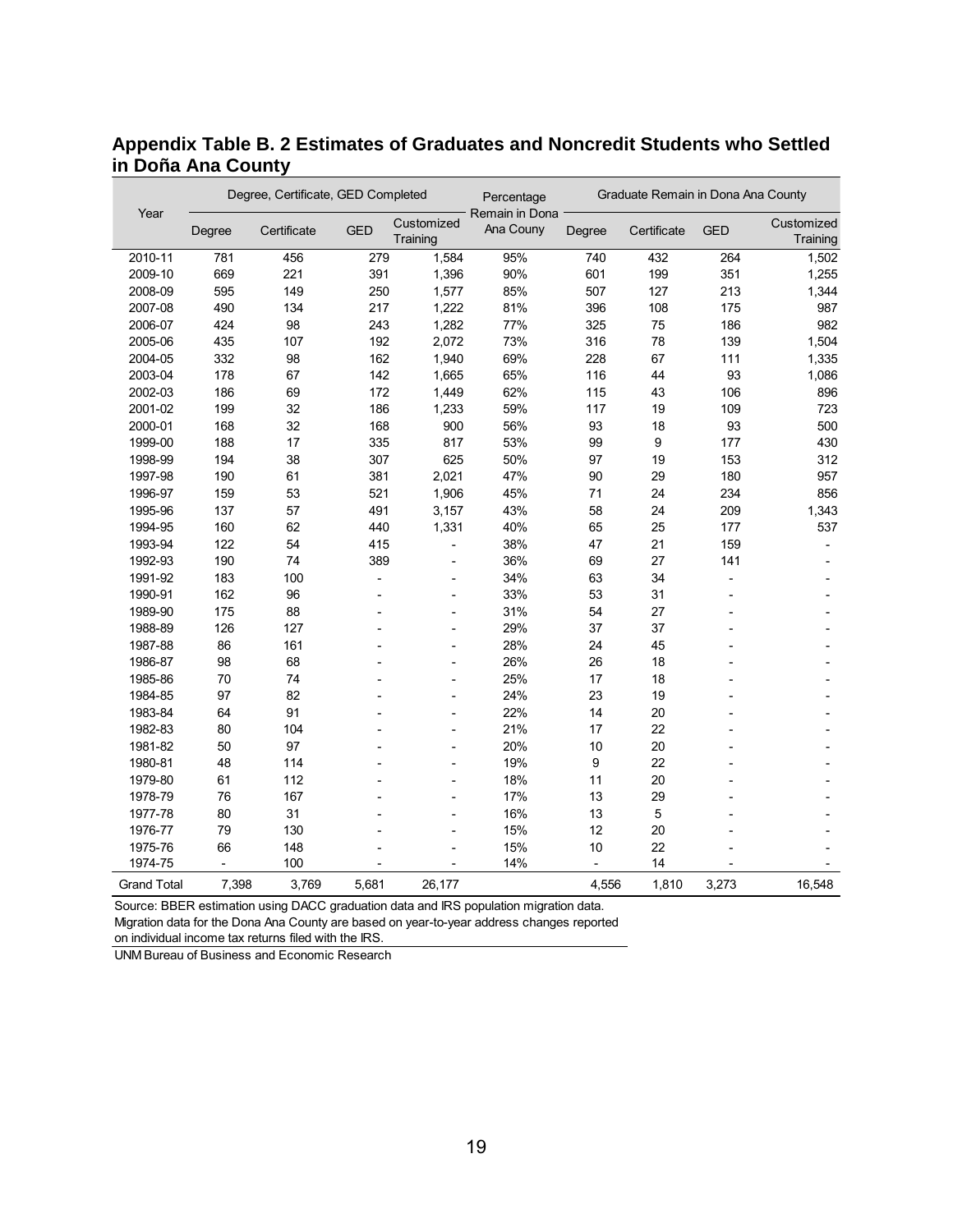| County             |                                    |                    |            |                          |                         |                                                                 |                          |             |                |                |
|--------------------|------------------------------------|--------------------|------------|--------------------------|-------------------------|-----------------------------------------------------------------|--------------------------|-------------|----------------|----------------|
|                    | Graduate Remain in Dona Ana County |                    |            | <b>Survival Rate</b>     |                         | Estimates of Surviving Graduates who<br>live in Dona Ana County |                          |             |                |                |
| Year               |                                    | Degree Certificate | <b>GED</b> | Training                 | Degree &<br>Certificate | GED and<br>Training                                             | Degree                   | Certificate | <b>GED</b>     | Training       |
| 2010-11            | 740                                | 432                | 264        | 1502                     | 100%                    | 100%                                                            | 740                      | 432         | 264            | 1,502          |
| 2009-10            | 601                                | 199                | 351        | 1255                     | 100%                    | 99%                                                             | 600                      | 198         | 350            | 1,248          |
| 2008-09            | 507                                | 127                | 213        | 1344                     | 99%                     | 99%                                                             | 504                      | 126         | 211            | 1,330          |
| 2007-08            | 396                                | 108                | 175        | 987                      | 99%                     | 98%                                                             | 393                      | 107         | 173            | 972            |
| 2006-07            | 325                                | 75                 | 186        | 982                      | 99%                     | 98%                                                             | 321                      | 74          | 182            | 962            |
| 2005-06            | 316                                | 78                 | 139        | 1504                     | 99%                     | 98%                                                             | 312                      | 77          | 136            | 1,466          |
| 2004-05            | 228                                | 67                 | 111        | 1335                     | 98%                     | 97%                                                             | 225                      | 66          | 108            | 1,295          |
| 2003-04            | 116                                | 44                 | 93         | 1086                     | 98%                     | 97%                                                             | 114                      | 43          | 89             | 1,048          |
| 2002-03            | 115                                | 43                 | 106        | 896                      | 98%                     | 96%                                                             | 113                      | 42          | 102            | 861            |
| 2001-02            | 117                                | 19                 | 109        | 723                      | 98%                     | 96%                                                             | 114                      | 18          | 104            | 691            |
| 2000-01            | 93                                 | 18                 | 93         | 500                      | 97%                     | 95%                                                             | 91                       | 17          | 89             | 476            |
| 1999-00            | 99                                 | 9                  | 177        | 430                      | 97%                     | 95%                                                             | 96                       | 9           | 167            | 407            |
| 1998-99            | 97                                 | 19                 | 153        | 312                      | 97%                     | 94%                                                             | 94                       | 18          | 144            | 294            |
| 1997-98            | 90                                 | 29                 | 180        | 957                      | 97%                     | 94%                                                             | 87                       | 28          | 169            | 896            |
| 1996-97            | 71                                 | 24                 | 234        | 856                      | 96%                     | 93%                                                             | 69                       | 23          | 218            | 797            |
| 1995-96            | 58                                 | 24                 | 209        | 1343                     | 96%                     | 93%                                                             | 56                       | 23          | 194            | 1,245          |
| 1994-95            | 65                                 | 25                 | 177        | 537                      | 96%                     | 92%                                                             | 62                       | 24          | 164            | 495            |
| 1993-94            | 47                                 | 21                 | 159        | $\overline{\phantom{a}}$ | 96%                     | 92%                                                             | 45                       | 20          | 146            | $\blacksquare$ |
| 1992-93            | 69                                 | 27                 | 141        | ÷,                       | 95%                     | 91%                                                             | 66                       | 26          | 129            |                |
| 1991-92            | 63                                 | 34                 |            |                          | 95%                     |                                                                 | 60                       | 33          | $\overline{a}$ |                |
| 1990-91            | 53                                 | 31                 |            |                          | 95%                     |                                                                 | 50                       | 30          |                |                |
| 1989-90            | 54                                 | 27                 |            |                          | 95%                     |                                                                 | 51                       | 26          |                |                |
| 1988-89            | 37                                 | 37                 |            |                          | 94%                     |                                                                 | 35                       | 35          |                |                |
| 1987-88            | 24                                 | 45                 |            |                          | 94%                     |                                                                 | 22                       | 42          |                |                |
| 1986-87            | 26                                 | 18                 |            |                          | 94%                     |                                                                 | 24                       | 17          |                |                |
| 1985-86            | 17                                 | 18                 |            |                          | 94%                     |                                                                 | 16                       | 17          |                |                |
| 1984-85            | 23                                 | 19                 |            |                          | 93%                     |                                                                 | 21                       | 18          |                |                |
| 1983-84            | 14                                 | 20                 |            |                          | 93%                     |                                                                 | 13                       | 19          |                |                |
| 1982-83            | 17                                 | 22                 |            |                          | 93%                     |                                                                 | 16                       | 21          |                |                |
| 1981-82            | $10$                               | 20                 |            |                          | 93%                     |                                                                 | 9                        | 18          |                |                |
| 1980-81            | 9                                  | 22                 |            |                          | 92%                     |                                                                 | 8                        | 20          |                |                |
| 1979-80            | 11                                 | 20                 |            |                          | 92%                     |                                                                 | 10                       | 19          |                |                |
| 1978-79            | 13                                 | 29                 |            |                          | 92%                     |                                                                 | 12                       | 26          |                |                |
| 1977-78            | 13                                 | 5                  |            |                          | 92%                     |                                                                 | 12                       | 5           |                |                |
| 1976-77            | 12                                 | 20                 |            |                          | 91%                     |                                                                 | 11                       | 18          |                |                |
| 1975-76            | 10                                 | 22                 |            |                          | 91%                     |                                                                 | 9                        | 20          |                |                |
| 1974-75            | $\overline{\phantom{a}}$           | 14                 |            |                          | 91%                     |                                                                 | $\overline{\phantom{0}}$ | 13          |                |                |
| <b>Grand Total</b> | 4,556                              | 1,810              | 3,273      | 16,548                   |                         |                                                                 | 4,481                    | 1,768       | 3,138          | 15,986         |

#### <span id="page-27-0"></span>**Appendix Table B. 3 Estimates of Surviving Graduates who Live in Doña Ana County**

UNM Bureau of Business and Economic Research Source: BBER estimation using DACC graduation data and median age of DACC students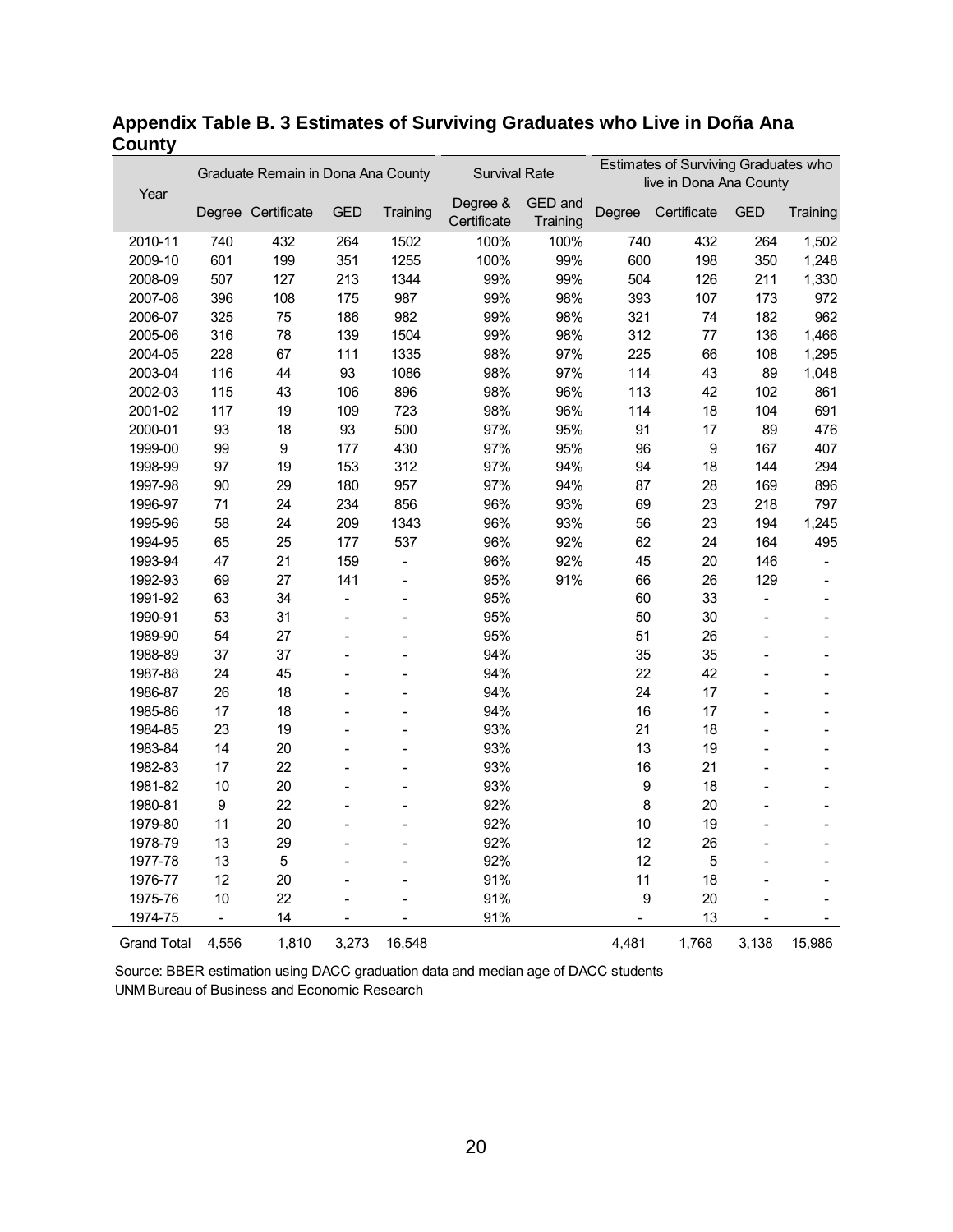#### <span id="page-28-0"></span>**Appendix Table B. 4 Unemployment Rate and Labor Force Participation Rate for Doña Ana County**

| Educational<br>Attainment      | <b>Unemployment Rate</b> | <b>Labor Force</b><br><b>Participation Rate</b> |
|--------------------------------|--------------------------|-------------------------------------------------|
| No High School                 | 11%                      | 62%                                             |
| <b>HS Graduate or GED</b>      | 8%                       | 71%                                             |
| Some College or<br>Associate's | 7%                       | 77%                                             |

Source: 2008-2010 American Community Survey 3-Year Estimates UNM Bureau of Business and Economic Research